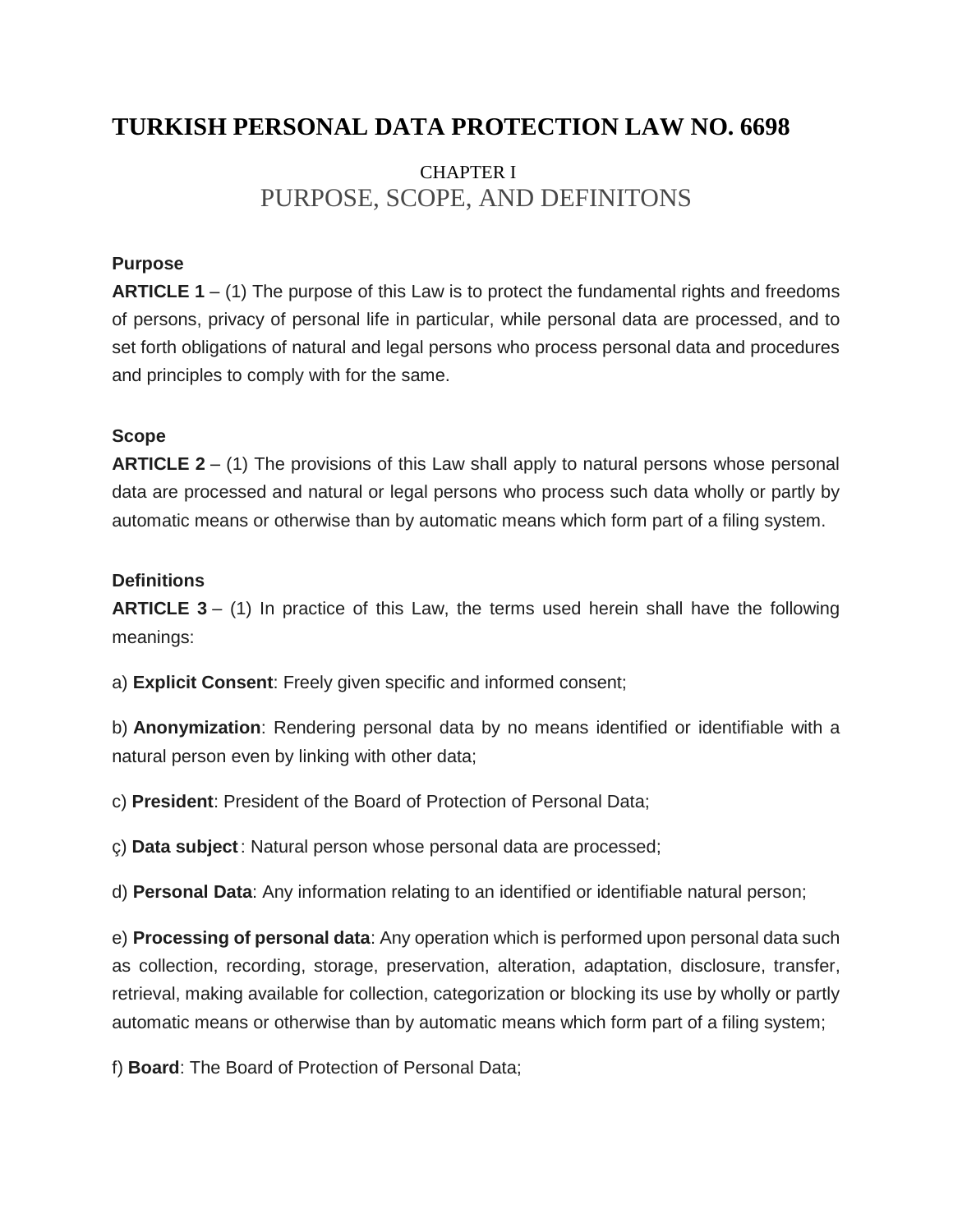g) **Authority**: The Authority of Protection of Personal Data;

ğ) **Data processor**: Natural or legal person who processes personal data based on the authority granted by and on behalf of the data controller;

h) **Filing system**: Any recording system through which personal data are processed by structuring according to specific criteria;

ı) **Data controller**: Natural or legal person who determines the purposes and means of the processing of personal data, and who is responsible for establishment and management of the filing system.

# CHAPTER II PROCESSING OF PERSONAL DATA

### **General Principles**

**ARTICLE 4** – (1) Personal data shall only be processed in accordance with the procedures and principles set forth by this Law or other laws.

- (2) The below principles shall be complied with when processing personal data:
- a) Being in conformity with the law and good faith;
- b) Being accurate and if necessary, up to date;
- c) Being processed for specified, explicit, and legitimate purposes;
- ç) Being relevant, limited and proportionate to the purposes for which data are processed;

d) Being stored only for the time designated by relevant legislation or necessitated by the purpose for which data are collected.

### **Conditions for Processing of Personal Data**

**ARTICLE 5** – (1) Personal data shall not be processed without obtaining the explicit consent of the data subject.

(2) Personal data may be processed without obtaining the explicit consent of the data subject if one of the below conditions exists: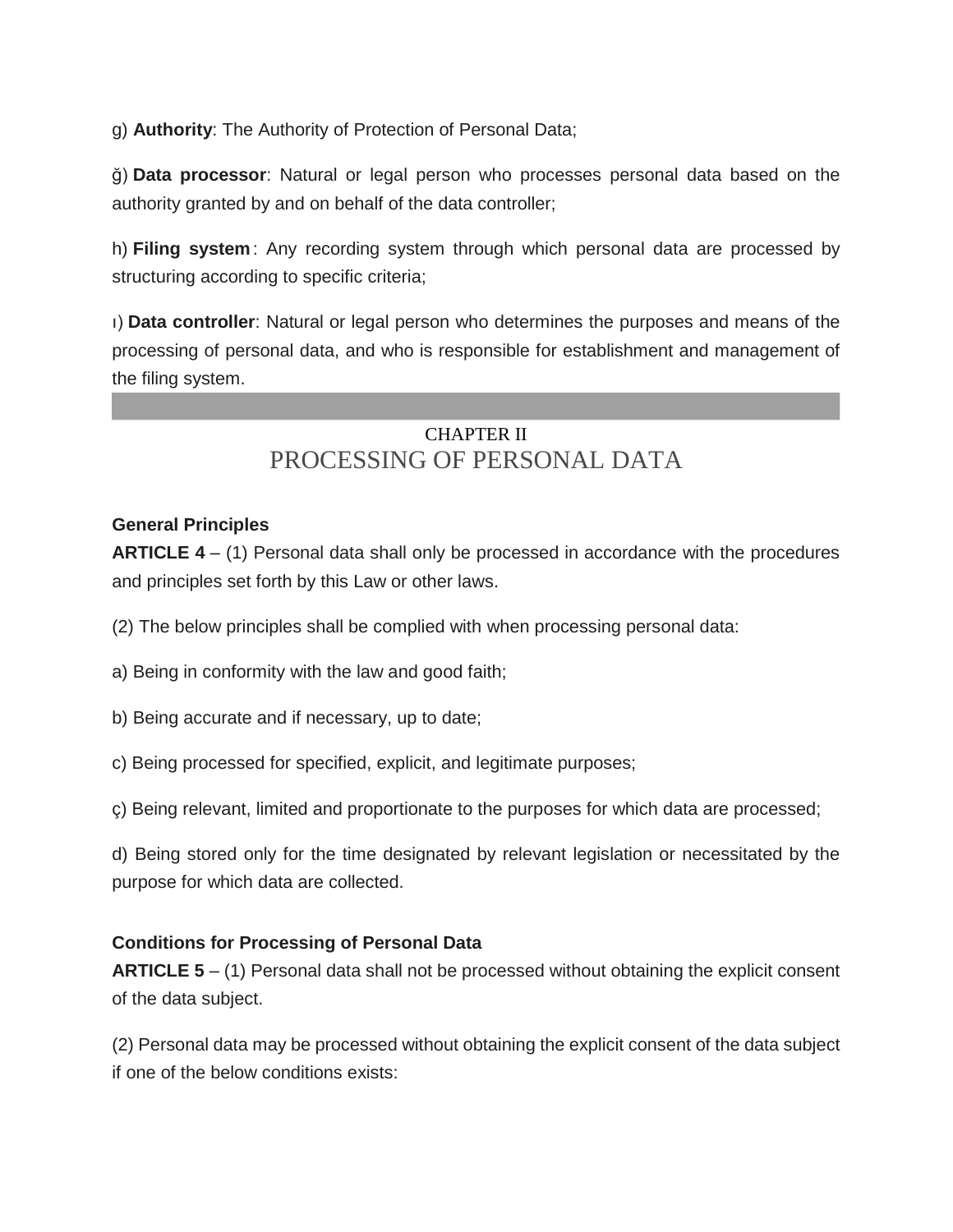a) It is expressly permitted by any law;

b) It is necessary in order to protect the life or physical integrity of the data subject or another person where the data subject is physically or legally incapable of giving consent;

c) It is necessary to process the personal data of parties of a contract, provided that the processing is directly related to the execution or performance of the contract;

ç) It is necessary for compliance with a legal obligation which the controller is subject to;

d) The relevant information is revealed to the public by the data subject herself/himself;

e) It is necessary for the institution, usage, or protection of a right;

f) It is necessary for the legitimate interests of the data controller, provided that the fundamental rights and freedoms of the data subject are not harmed.

### **Conditions for Processing of Special Categories of Personal Data**

**ARTICLE 6** – (1) Data relating to race, ethnic origin, political opinions, philosophical beliefs, religion, sect or other beliefs, appearance and dressing, membership of association, foundation or trade-union, health, sexual life, criminal conviction and security measures, and biometrics and genetics are special categories of personal data.

(2) It is prohibited to process special categories of personal data without obtaining the explicit consent of the data subject.

(3) Personal data indicated in paragraph 1, other than personal data relating to health and sexual life, may be processed without obtaining the explicit consent of the data subject if processing is permitted by any law. Personal data relating to health and sexual life may only be processed without obtaining the explicit consent of the data subject for purposes of protection of public health, operation of preventive medicine, medical diagnosis, treatment, and care services, planning and management of health services and financing by persons under the obligation of secrecy or authorized institutions and organizations.

(4) It is additionally required to take the adequate measures designated by the Board when special categories of personal data are processed.

#### **Deletion, Destruction, and Anonymization of Personal Data**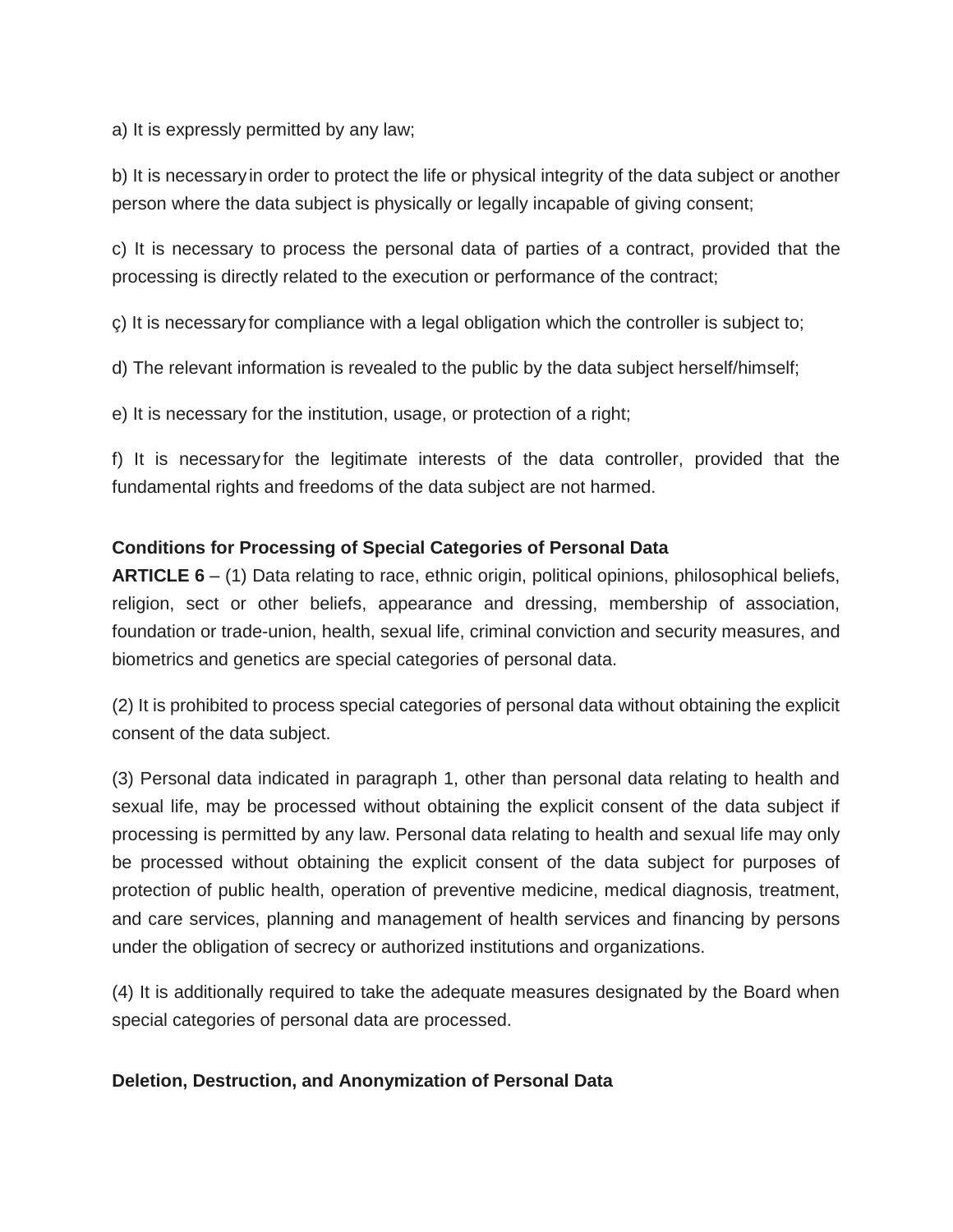**ARTICLE 7** – (1) Personal data that is processed in accordance with this Law or relevant other laws shall be deleted, destroyed or anonymised either *ex officio* or upon request by the data subject in case the reasons necessitating their processing cease to exist.

(2) Provisions of other laws relating to deletion, destruction, and anonymization of personal data are reserved.

(3) Procedures and principles relating to deletion, destruction and anonymization of personal data shall be set forth by a regulation.

#### **Transfer of Personal Data**

**ARTICLE 8** – (1) Personal data shall not be transferred without obtaining the explicit consent of the data subject.

(2) Personal data may be transferred without obtaining the explicit consent of the data subject if one of the conditions set forth under the following exists:

a) The second paragraph of article 5,

b) On the condition that adequate measures are taken, the third paragraph of article 6.

(3) Provisions of other laws relating to the transfer of personal data are reserved.

### **Transfer of Personal Data Abroad**

**ARTICLE 9** – (1) Personal data shall not be transferred abroad without obtaining the explicit consent of the data subject.

(2) Personal data may be transferred abroad without obtaining the explicit consent of the data subject if one of the conditions set forth in the second paragraph of article 5 or third paragraph of article 6 is present and

a) If the foreign country to whom personal data will be transferred has an adequate level of protection,

b) In case there is not an adequate level of protection, if the data controllers in Turkey and abroad commit, in writing, to provide an adequate level of protection and the permission of the Board exists.

(3) The countries where an adequate level of protection exist shall be declared by the Board.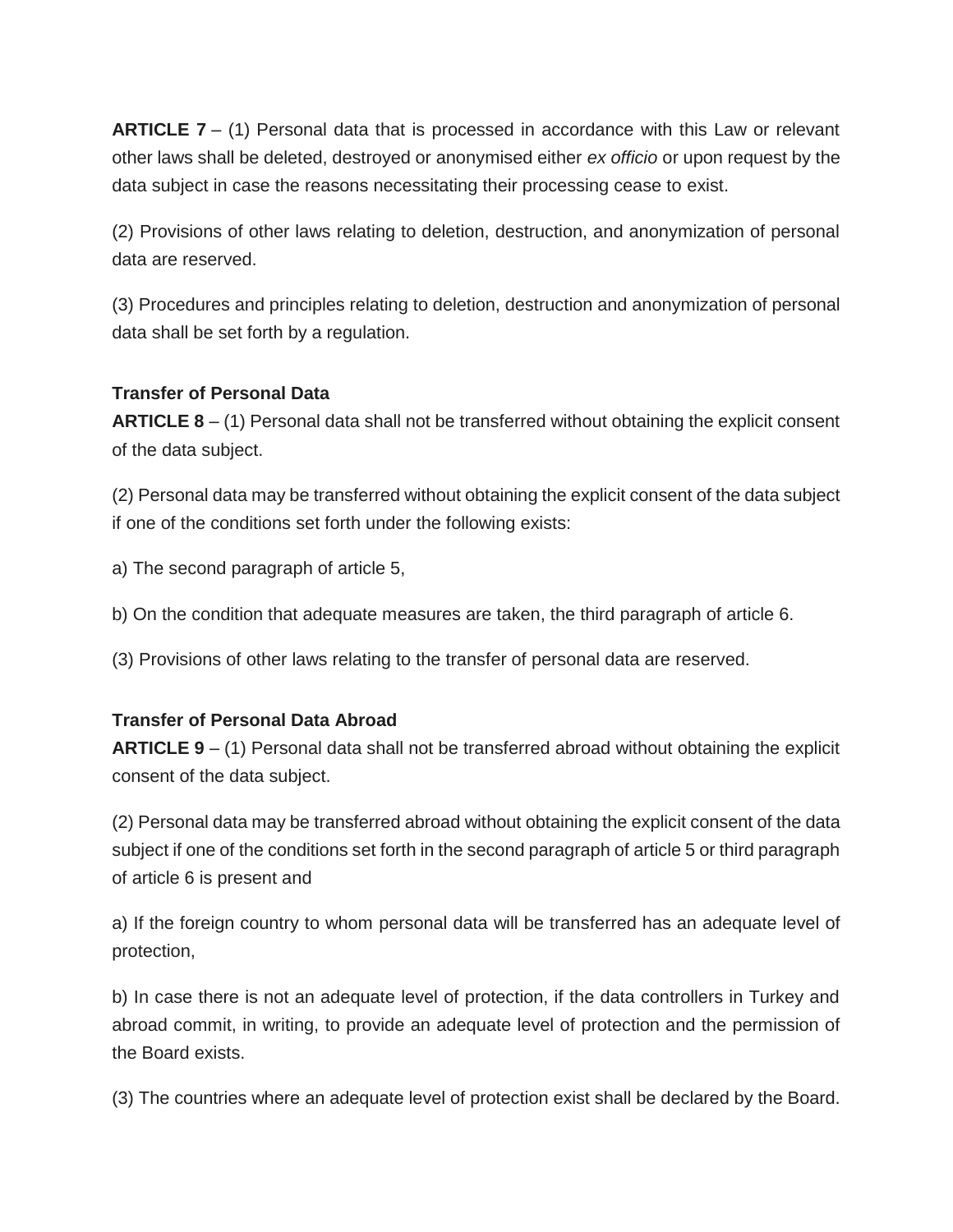(4) The Board shall decide whether there is adequate level of protection in a foreign country and whether approval will be granted in terms of indent (b) of the second paragraph by evaluating

a) The international agreements to which Turkey is a party,

b) Reciprocality regarding transfer of personal data between the country requesting personal data and Turkey,

c) With regard to each present transfer of personal data, nature of personal data and purpose of processing and retention,

ç) Relevant legislation and practice of the country to whom personal data will be transferred,

d) Measures committed by the data controller in the country to whom personal data will be transferred

and if it requires, by obtaining the opinion of relevant public institutions and organizations.

(5) Save for the provisions of international agreements, in cases where interests of Turkey or the data subject will be seriously harmed, personal data shall only be transferred abroad upon the approval of the Board by obtaining the opinion of relevant public institutions and organizations.

(6) Provisions of other laws relating to the transfer of personal data abroad are reserved.

# CHAPTER III RIGHTS AND OBLIGATIONS

### **Data Controller's Obligation to Inform**

**ARTICLE 10** – (1) Data controller or the person it authorized is obligated to inform the data subjects while collecting the personal data with regard to

a) The identity of the data controller and if any, its representative,

b) The purposes for which personal data will be processed,

c) The persons to whom processed personal data might be transferred and the purposes for the same,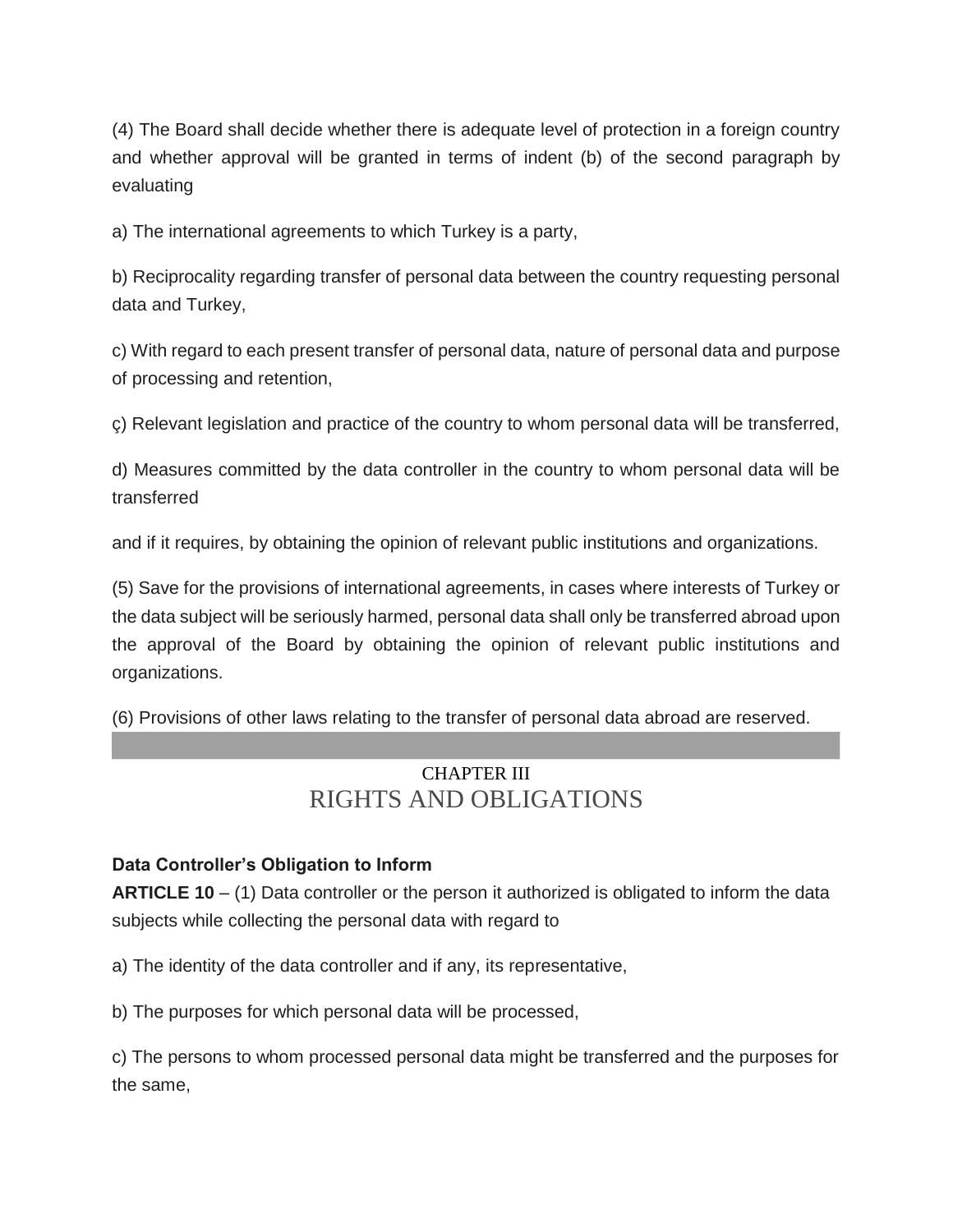ç) The method and legal cause of collection of personal data,

d) The rights set forth under article 11.

## **Rights of Data Subject**

**ARTICLE 11** – (1) Everyone, in connection with herself/himself, has the right to;

a) Learn whether or not her/his personal data have been processed;

b) Request information as to processing if her/his data have been processed;

c) Learn the purpose of processing of the personal data and whether data are used in accordance with their purpose;

ç) Know the third parties in the country or abroad to whom personal data have been transferred;

d) Request rectification in case personal data are processed incompletely or inaccurately;

e) Request deletion or destruction of personal data within the framework of the conditions set forth under article 7;

f) Request notification of the operations made as per indents (d) and (e) to third parties to whom personal data have been transferred;

g) Object to occurrence of any result that is to her/his detriment by means of analysis of personal data exclusively through automated systems;

ğ) Request compensation for the damages in case the person incurs damages due to unlawful processing of personal data

by applying to the data controller.

### **Obligations Regarding Data Security**

**ARTICLE 12** – (1) Data controller shall take all necessary technical and organizational measures for providing an appropriate level of security in order to

a) Prevent unlawful processing of personal data,

b) Prevent unlawful access to personal data,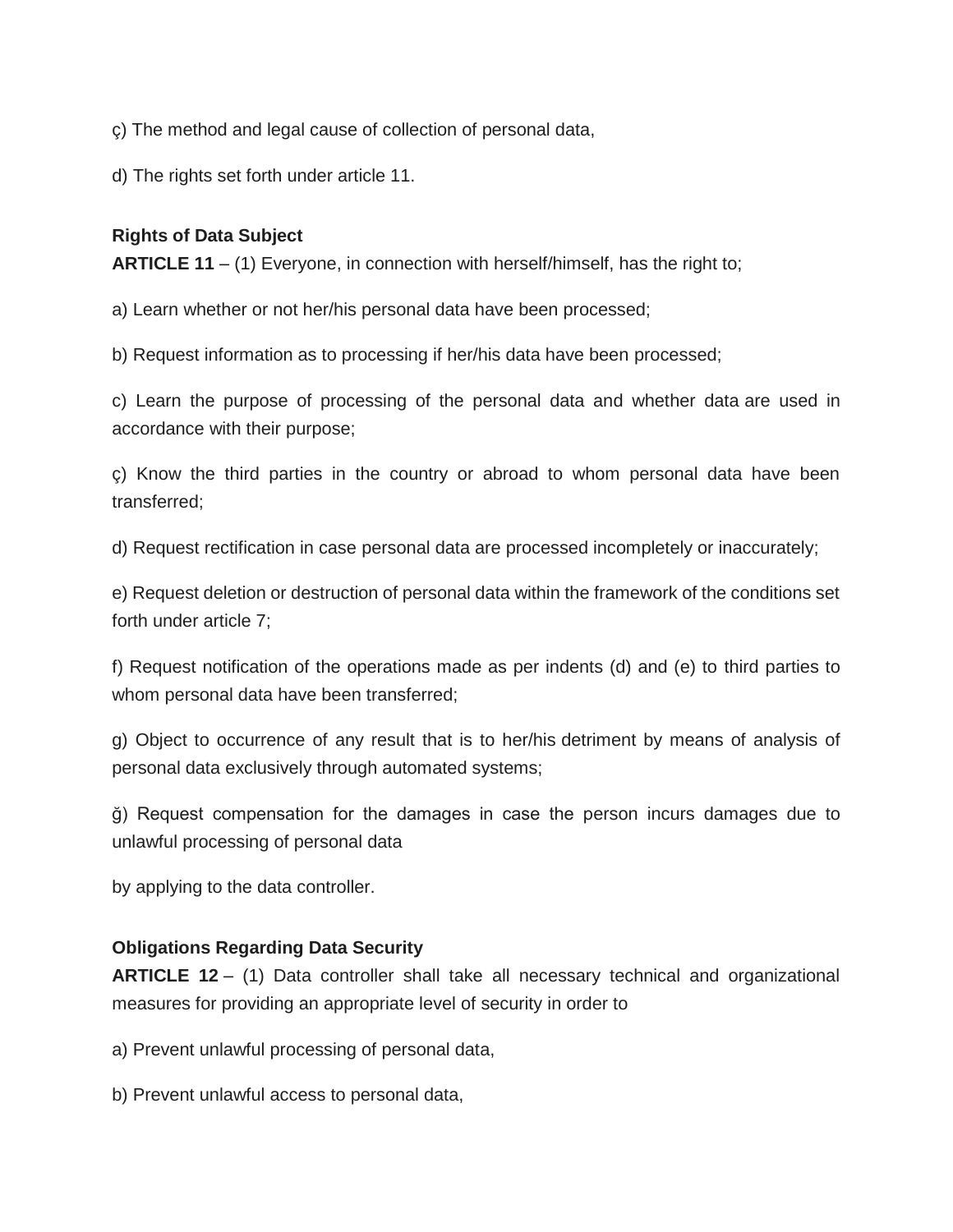c) Safeguard personal data.

(2) In case personal data are processed on behalf of the data controller by another natural or legal person, the data controller shall be jointly liable with such persons with regard to taking the measures set forth in the first paragraph.

(3) The data controller is obligated to carry out or have carried out necessary inspections within his institution and organization in order to ensure implementation of the provisions of this Law.

(4) Data controller and persons who process data shall not disclose and misuse personal data they learned contrary to the provisions of this Law. This obligation shall continue after leaving office.

(5) In case processed personal data are acquired by others through unlawful means, the data controller shall notify the data subject and the Board of such situation as soon as possible. The Board, if necessary, may declare such situation on its website or by other means which it deems appropriate.

# CHAPTER IV APPLICATION, COMPLAINT, DATA CONTROLLERS' REGISTRY

# **Application to Data Controller**

**ARTICLE 13** – (1) The data subject shall convey her/his requests relating to the enforcement of this Law to the data controller in writing or by other means designated by the Board.

(2) The data controller shall conclude the requests included in the application free of charge and as soon as possible considering the nature of the request and within 30 days at the latest. However, in case the operation necessitates a separate cost, the fee in the tariff designated by the Board may be collected.

(3) The data controller shall accept the request or reject it by explaining the reason and notify the data subject of its reply in writing or electronically. In case the request included in the application is accepted, it shall be fulfilled by the data controller accordingly. In case the request is resulted from the fault of the data controller, the collected fee shall be returned to the data subject.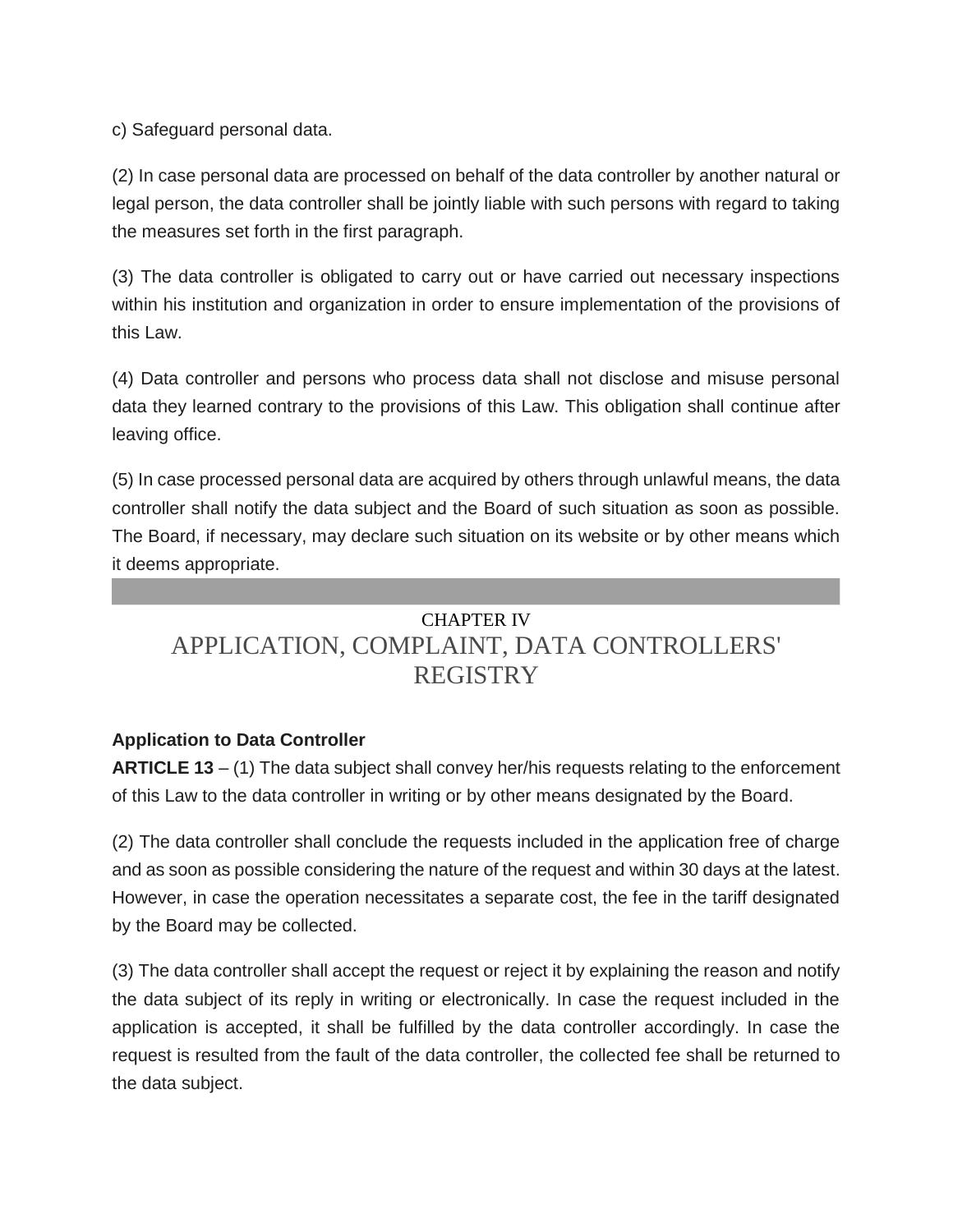#### **Complaint to the Board**

**ARTICLE 14** – (1) In case the application is rejected, replied insufficiently, or not replied in due time; the data subject may file a complaint with the Board within 30 days following the date he/she learns the reply of the data controller and in any event, within 60 days following the date of application.

(2) Complaint remedy cannot be applied to without exhausting the application remedy set forth under article 13.

(3) Compensation rights of the ones whose personal rights are violated are reserved.

#### **Procedures and Principles of Inspection Ex Officio or upon Complaint**

**ARTICLE 15** – (1) The Board shall conduct necessary inspection within the scope of its remit either *ex officio* in case it learns the allegation of a violation or upon complaint.

(2) Notices and complaints which do not meet the conditions set forth under the 6th article of The Law on the Exercise of the Right to Petition numbered 3071 and dated 1/11/1984 shall not be inspected.

(3) Except for the information and documents that constitute state secrets; data controller shall submit the information and documents requested by the Board related to its subject of inspection in 15 days and if necessary, provide for examining on-site.

(4) Upon complaint, the Board inspects the request and replies to those concerned. If not replied within sixty days following the date of the complaint, the request shall be deemed to be rejected.

(5) As a result of the inspection conducted either *ex officio* or upon complaint, in case it is understood that a violation exists, the Board decides that the illegalities it identified shall be eliminated by the data controller and serves it to those concerned. This decision shall be fulfilled accordingly without delay and within 30 days at the latest as from the notice.

(6) As a result of the inspection conducted either *ex officio* or upon complaint, in case it is determined that the violation is prevalent, the Board shall adopt a resolution and publish it. The Board, if necessary before adopting the resolution, may obtain the opinion of relevant public institutions and organizations.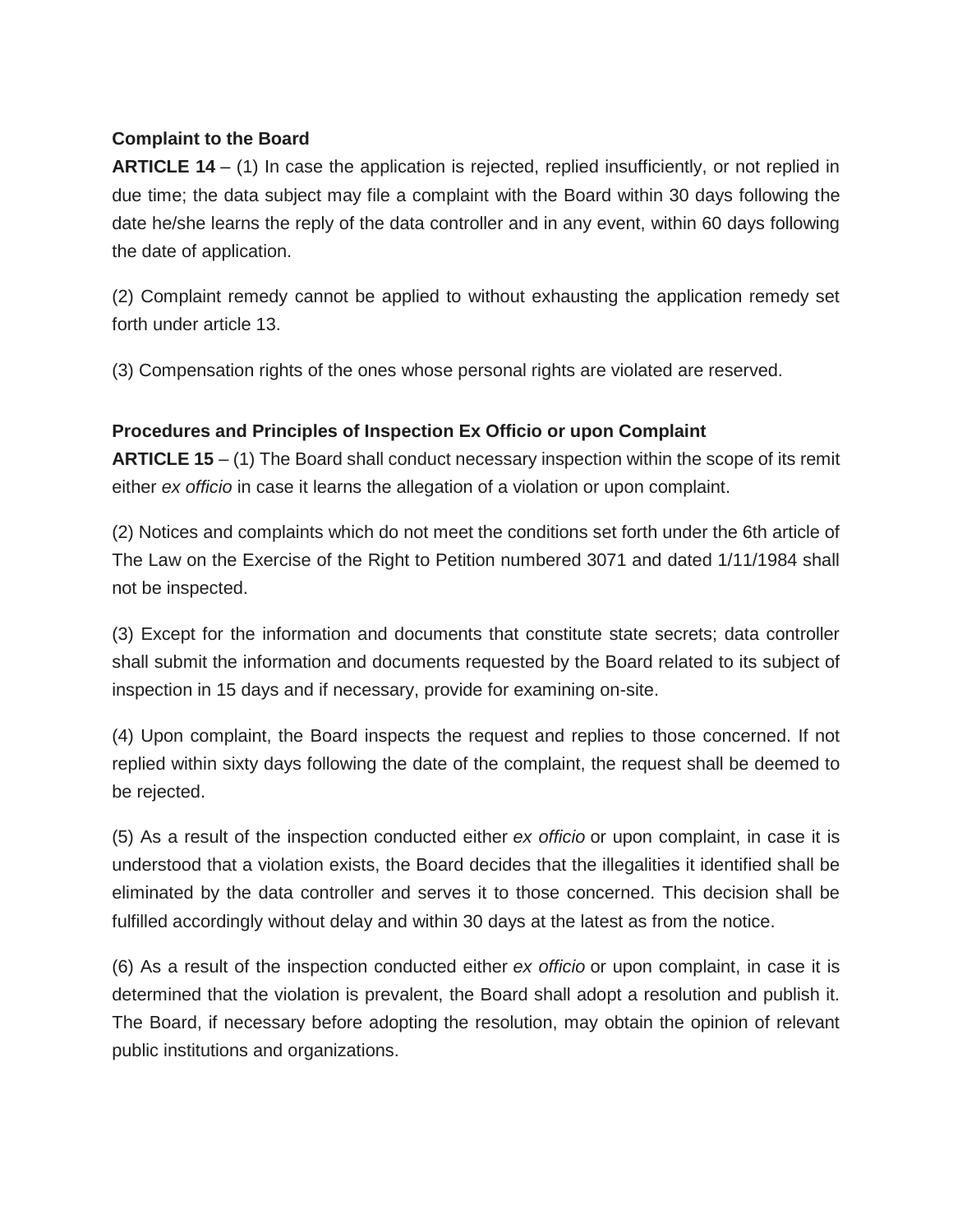(7) In case serious or irreparable losses occur and illegality clearly exists, the Board may decide processing of data or transfer of data abroad to be ceased.

### **Data Controllers' Registry**

**ARTICLE 16** – (1) Under the supervision of the Board, Data Controllers Registry shall be kept by the Presidency in a publicly available manner.

(2) Natural or legal persons who process personal data shall register with the Data Controllers Registry prior to commencing processing. However, considering objective criteria that shall be designated by the Board such as the characteristics and the number of data to be processed, whether or not data processing is based on any law, or whether data will be transferred to third parties, the Board may set forth exemptions to the obligation to register with the Data Controllers Registry.

(3) Registry application to the Data Controllers Registry shall be made with a notification including the following matters:

a) Identity and address information of the data controller and of the representative thereof, if any.

b) The purposes for which personal data will be processed.

c) The group or groups of persons subject to the data and explanations regarding data categories belonging to these persons.

ç) Recipient or groups of recipients to whom personal data may be transferred.

d) Personal data which is envisaged to be transferred abroad.

e) Measures taken for the security of personal data.

f) The maximum period of time necessitated by the purposes for which personal data are processed.

(4) Changes to the information provided as per the third paragraph shall be immediately reported to the Board.

(5) Other procedures and principles relating to the Data Controllers Registry shall be regulated by a regulation.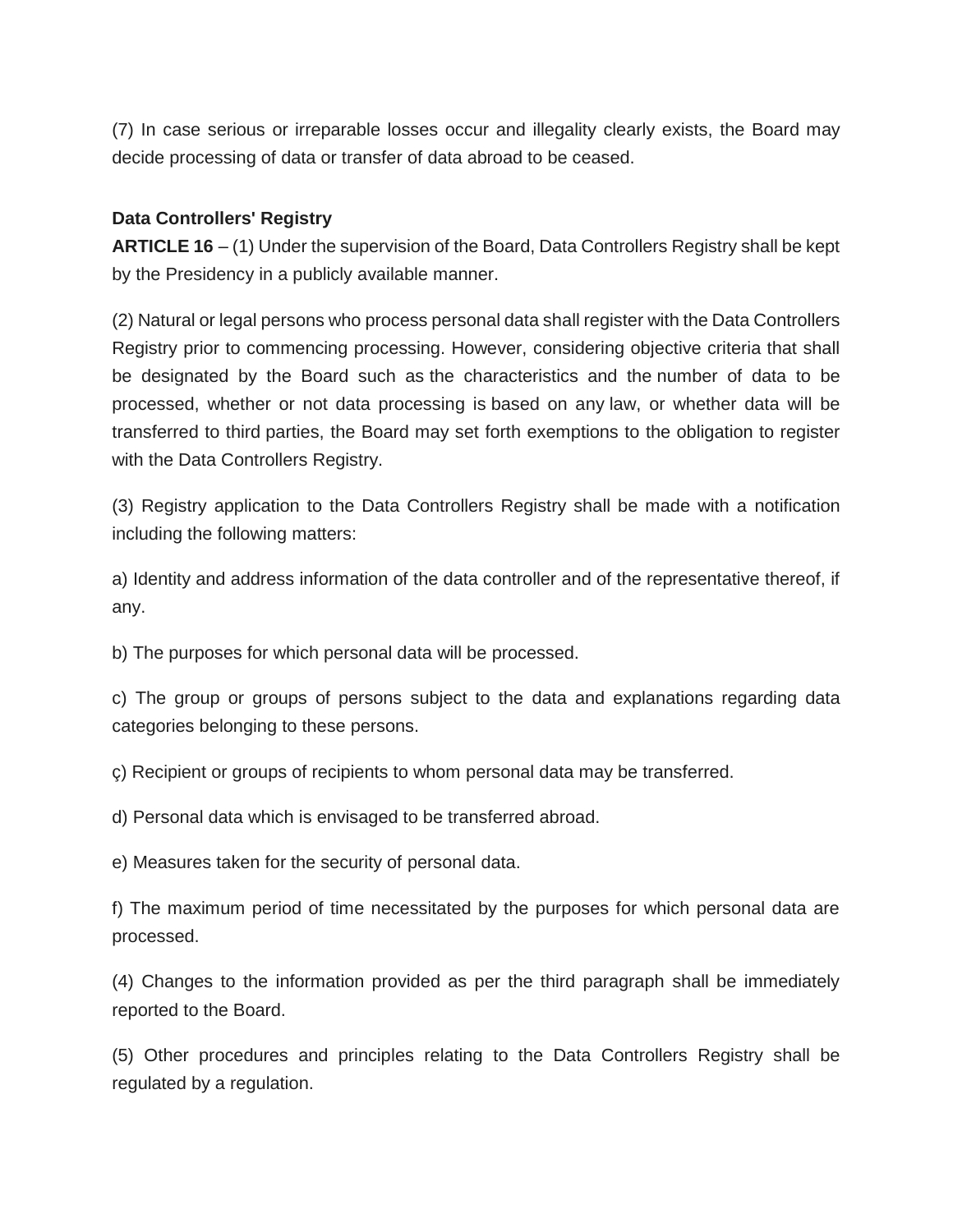# CHAPTER V CRIMES AND MISDEMEANOURS

## **Crimes**

**ARTICLE 17** – (1) With respect to crimes relating to personal data, provisions of articles 135 to 140 of Turkish Criminal Code dated 26/9/2004 and numbered 5237 shall apply.

(2) Ones who do not delete or anonymise personal data contrary to article 7 of this Law shall be punished in accordance with article 138 of the Law numbered 5237.

### **Misdemeanours**

**ARTICLE 18** – (1) To the ones who do not fulfil

a) Obligation to inform stipulated in article 10 of this Law, an administrative fine of 5.000 Turkish liras to 100.000 Turkish liras;

b) Obligations regarding data security stipulated in article 12 of this Law, an administrative fine of 15.000 Turkish liras to 1.000.000 Turkish liras;

c) Decisions of the Board as per article 15 of this Law, an administrative fine of 25.000 Turkish liras to 1.000.000 Turkish liras;

ç) Obligation to register with the Data Controllers Registry and notification stipulated by article 16 of this Law, an administrative fine of 20.000 Turkish liras to 1.000.000 Turkish liras

shall be imposed.

(2) Administrative fines envisaged by this article shall apply to natural persons and private law legal persons who are data controllers.

(3) In case the acts listed in the first paragraph are conducted within public institutions and organizations or professional organisations with public institution status, upon notification of the Board, disciplinary action shall be taken with regard to the officers and other public officials who serve under the relevant public institution or organization and the ones who serve under the professional organisations with public institution status, and the result shall be reported to the Board.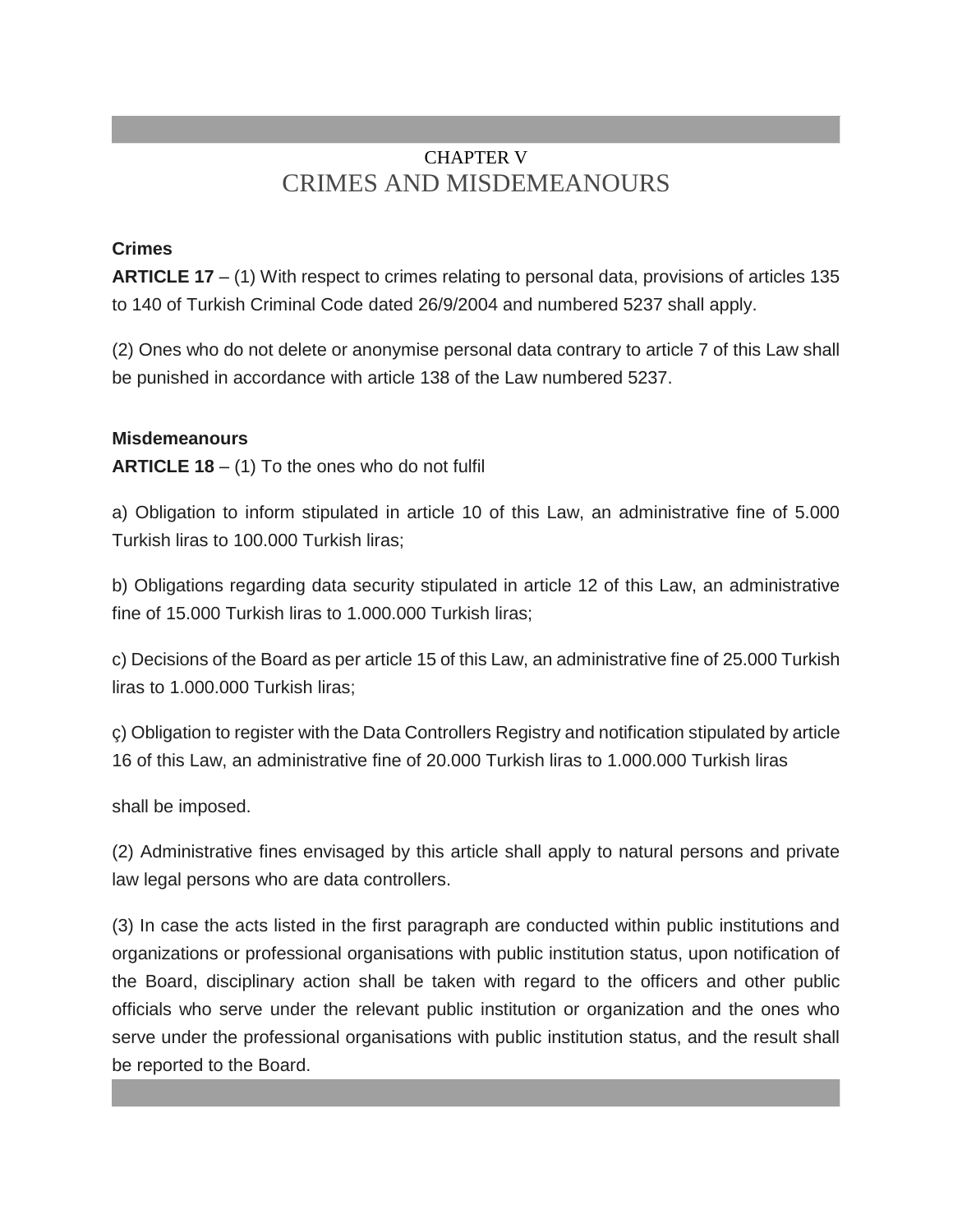# CHAPTER VI<sup>3</sup> PERSONAL DATA PROTECTION AUTHORITY AND ORGANISATION

## **Personal Data Protection Authority**

**ARTICLE 19 –** (1) Personal Data Protection Authority which has administrative and financial autonomy and public legal personality has been established in order to perform the duties stipulated by this Law.

(2) The Authority is affiliated with the Prime Minister's Office.

(3) The headquarters of the Authority is in Ankara.

(4) The Authority is comprised of the Board and the Presidency. The Board serves as the decision-making body of the Authority.

## **Duties of the Authority**

**ARTICLE 20-** (1) The duties of the Authority are as follows:

a) Following the practices and the developments in the legislation, giving evaluations and recommendations, carrying out researches and inspections or having them carried out in this regard, according to its scope of authority.

b) Cooperating with public institutions and organizations, nongovernmental organizations, professional organizations or universities, when necessary, regarding the issues which fall within the scope of its authority.

c) Following and evaluating the international developments concerning personal data, cooperating with international organizations on the matters which fall within the scope of its authority, attending the meetings.

ç) Presenting the annual activity report to the Presidency, the Committee on Human Rights Inquiry of the Grand National Assembly of Turkey and to the Prime Minister's Office.

d) Performing the other duties assigned by laws.

### **Personal Data Protection Board**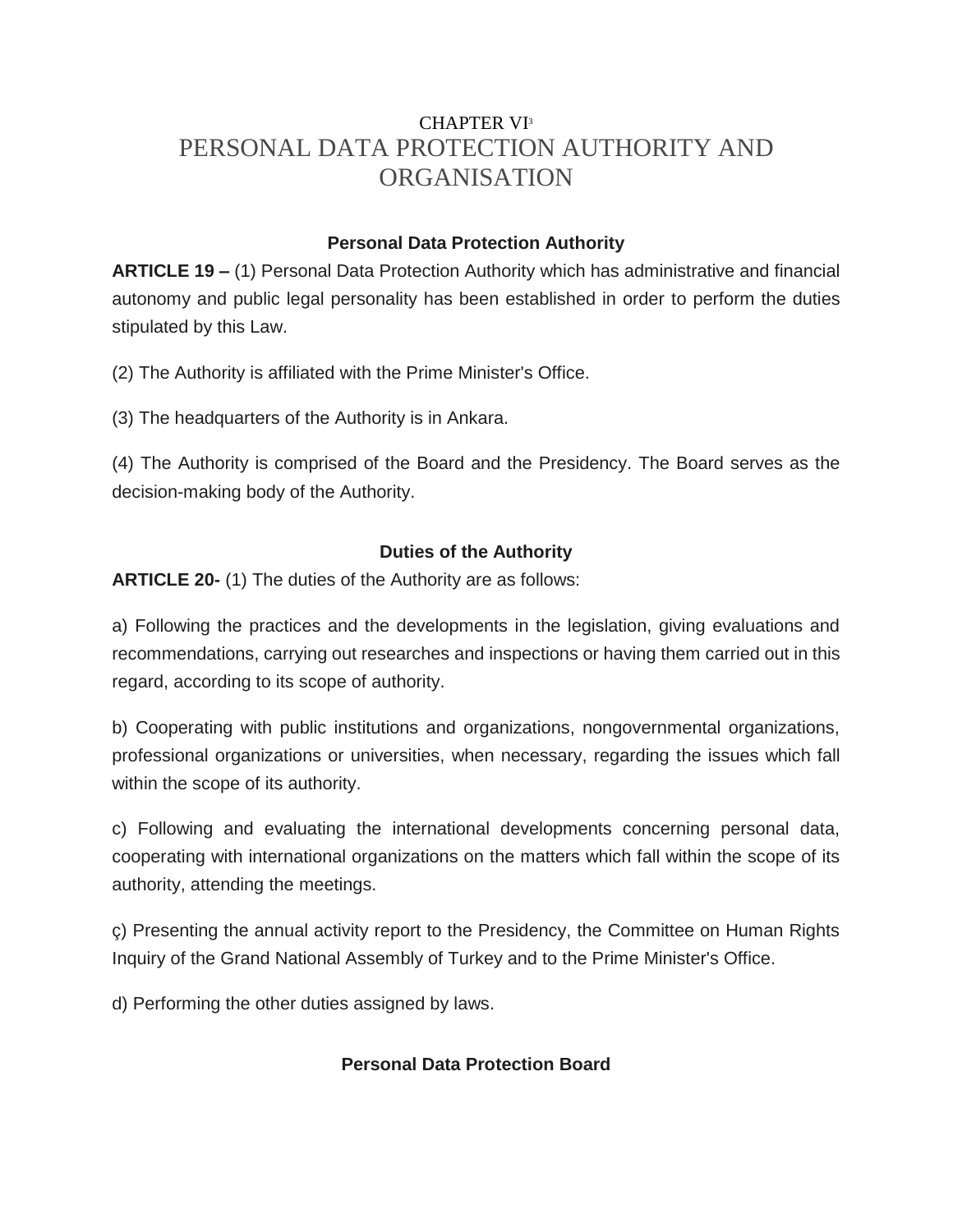**ARTICLE 21 -** (1) The Board shall independently perform and use its duties and powers provided in this Law and the other laws under its own responsibility. No body, authority, institution or person can give orders or instructions, recommendations or suggestions on the matters which fall within the scope of its authority.

(2) The Board shall be comprised of nine members. Five members of the Board shall be elected by the Grand National Assembly of Turkey, two members by the Presidency and two members by the Council of Ministers.

(3) The following conditions shall be required for the membership of this Board:

a) Having knowledge and experience on the matters which fall within the scope of authority of the Board,

b) Having the qualifications stipulated in the subclauses (1), (4), (5), (6) and (7) of the subparagraph (a) under the first paragraph of Article 48 in the Law No. 657 dated 14/7/1965 on Civil Servants,

c) Not being the member of any political party,

ç) Having received at least four-year higher education at the level of bachelor degree,

d) Having served for at least ten years in total in public institutions and organizations, international organizations, nongovernmental organizations or professional organizations with public institution status or in private sector.

(4) Those who will be elected as the member of the Board shall be asked to give consent. Attention shall be attached to the pluralist representation of those who have knowledge and experience on the matters which fall within the scope of authority of the Board.

(5) The Grand National Assembly of Turkey shall follow the procedure below while electing members to the Board:

a) Twice the number of members to be designated in proportion to that of the political party groups shall be nominated for the election and the members of the Board shall be elected among these candidates, by the Plenary of the Grand National Assembly of Turkey, based on the number of members per political party group. However, no deliberation can be held or no decision can be taken in the political party groups regarding who will be voted for in the elections to be held in the Grand National Assembly of Turkey.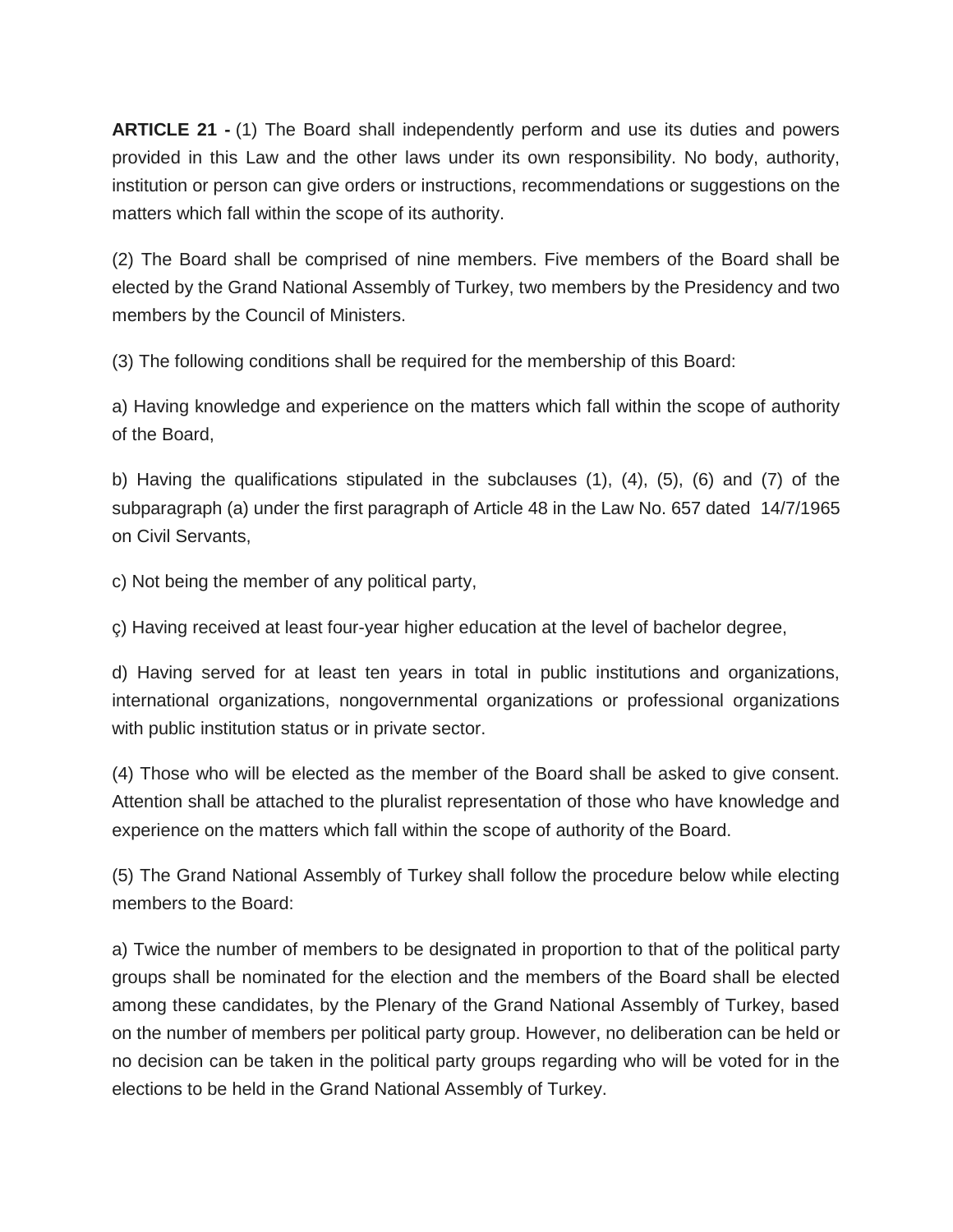b) The members of the Board shall be elected within ten days following the designation and announcement of candidates. A split ticket shall be prepared as separate lists for the candidates nominated by the political party groups. The special place allocated for the names of the candidates shall be marked for voting. The votes casted more than the number of members to be elected to the Board from the quota of the political party groups set under the second paragraph shall be deemed invalid.

c) Candidates who receive the most votes in the election shall be selected based on the number of vacant positions provided that a quorum exists.

ç) In case of vacancy in the membership for any reason two months before the end of office of the members, new members shall be elected under the same procedure within one month following the date on which the position falls vacant or, if the Grand National Assembly of Turkey is at recess, following the end of the recess. In these elections, the number of the members designated from the quota of the political party groups in the first election and the current proportion of the political party groups shall be taken into account in the distribution of the vacant membership to the political party groups.

(6) In cases where the office of one of the members elected by the President or the Council of Ministers ends forty-five days earlier or the office ends for any reason, it shall be notified by the Authority to the Prime Minister's Office within fifteen days, for its submittal to the President's Office or the Council of Ministers. New members shall be elected one month before the end of office of current members. In cases where the position falls vacant before the end of office within the scope of these memberships, the elections shall be held within fifteen days following the notification.

(7) The Board shall elect the President and the Second President among its members. The President of the Board is also the president of the Authority.

(8) The term of office of the members of the Board is four years. The member whose term ends can be re-elected. The person who replaces a member whose term of office ends for any reason without fulfilling his/her office shall complete the rest of the term.

(9) The selected members shall swear the following oath before the First Presidency of the Court of Cassation: "I swear on my honour and dignity that I will perform my duty in accordance with the Constitution and the laws and within the understanding of full impartiality, honesty, fairness and justice." The application for oath to the Court of Cassation is deemed among prompt actions.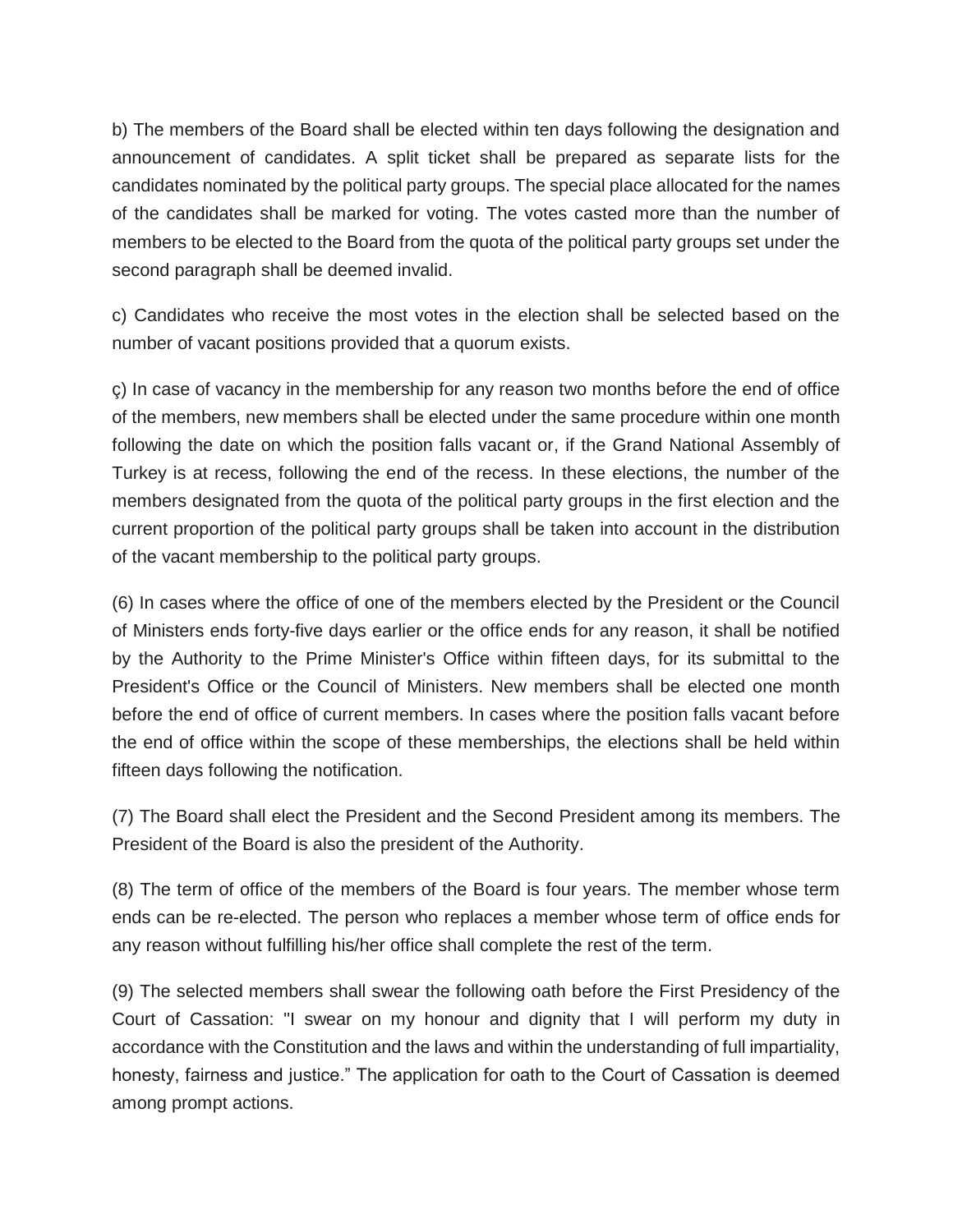(10) The members of the Board cannot assume any official or private duty apart from the performance of the official duties in the Board as long as it is not prescribed in a special law; nor can they manage an association, foundation, cooperative or similar entities, engage in trade, conduct independent business activities or serve as arbitrator or expert. However, the members of the Board can make scientific publications, give lectures and conferences in a way that will not hinder their fundamental duties and can be paid for the lectures and conferences within the scope of the copyrights arising from them.

(11) The investigations regarding the crimes which are allegedly committed by the members because of their duties shall be conducted in accordance with the Law No. 4483 dated 2/12/1999 on the Trial of State Employees and Other Civil Servants and the permission for these investigations shall be granted by the Prime Minister.

(12) The provisions of the Law No. 657 shall apply in the disciplinary investigation and prosecution to be conducted with respect to the members of the Board.

(13) The office of the members of the Board cannot be terminated without expiry of the mentioned term of office. The membership of the Board members shall be terminated upon the decision of the Board in cases where;

a) it is later understood that they do not fulfil the necessary requirements for election,

b) the verdict of conviction is finalized for the crimes they have committed because of their duties,

c) it is definitely confirmed through a medical board report that they cannot perform their duties,

ç) it is verified that they have not continued to serve successively for fifteen days without permission and excuse or for thirty days in total in one year,

d) it is verified that they have not attended the Board meetings three times in one month without permission or excuse or ten times in total in one year.

(14) Those who are elected as the members of the Board shall be discharged from their previous positions in the Board. Those who are elected as members while serving as state officials shall be appointed to an appropriate cadre by the competent authority within one month in cases where their term of office ends or they apply to the previous institution within thirty days provided that they do not lose the requirements to serve as state officials. The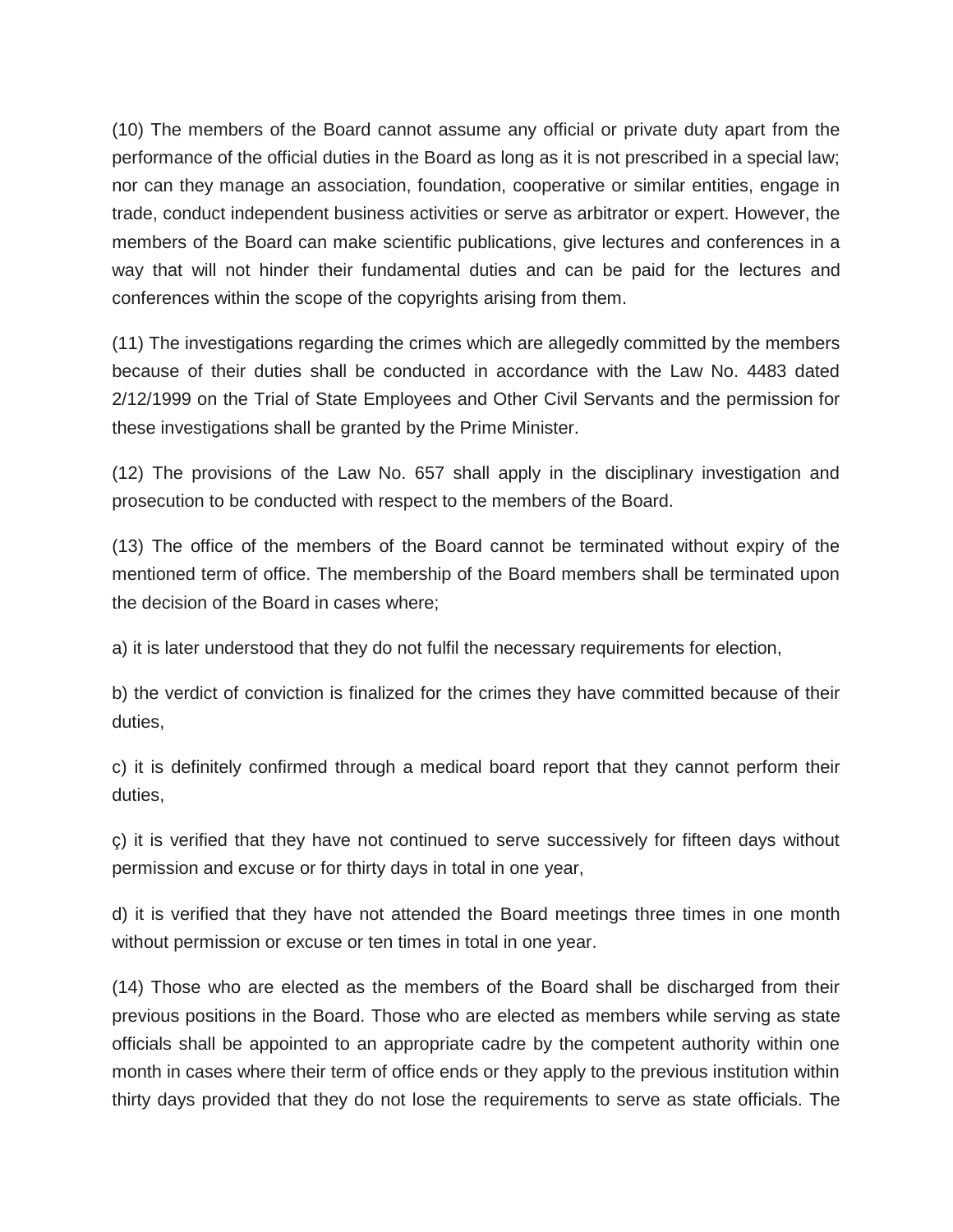Board shall continue to make any kind of payment that these persons receive until they are appointed. For those who are elected as members while they have not served in a public institution and whose office ends as prescribed above, the Board shall continue to make any kind of payment they receive until they start to serve in any other duty or job and the payment that the Board will make to those whose membership ends as such cannot be provided for more than three months. The term of office of these persons in the Authority shall be deemed to have been served in the previous institutions or organizations in terms of the personal and other rights entitled to them.

### **Duties and powers of the Board**

**ARTICLE 22-** (1) The duties and powers of the Board are as follows:

a) Ensuring that personal data are processed in accordance with the fundamental rights and freedoms.

b) Taking a final decision with respect to the complaints that the rights relating to personal data are violated.

c) Reviewing whether personal data are processed in accordance with the laws upon a complaint or ex officio when it is notified of the allegation of violation, regarding the issues which fall within its remit, and taking interim measures in this regard when necessary.

ç) Determining the adequate measures required for the processing of special categories of personal data.

d) Ensuring that the Register of Controllers is kept.

e) Carrying out the necessary regulatory actions in the issues relating to the remit of the Board and the functioning of the Authority.

f) Carrying out the regulatory actions in order to set out the liabilities relating to data security.

g) Carrying out the regulatory actions relating to the duties, powers and responsibilities of the controller and his representative.

ğ) Deciding on the administrative sanctions prescribed by this Law.

h) Expressing opinions on the draft legislation which is prepared by the other institutions and organizations and includes the provisions relating to personal data.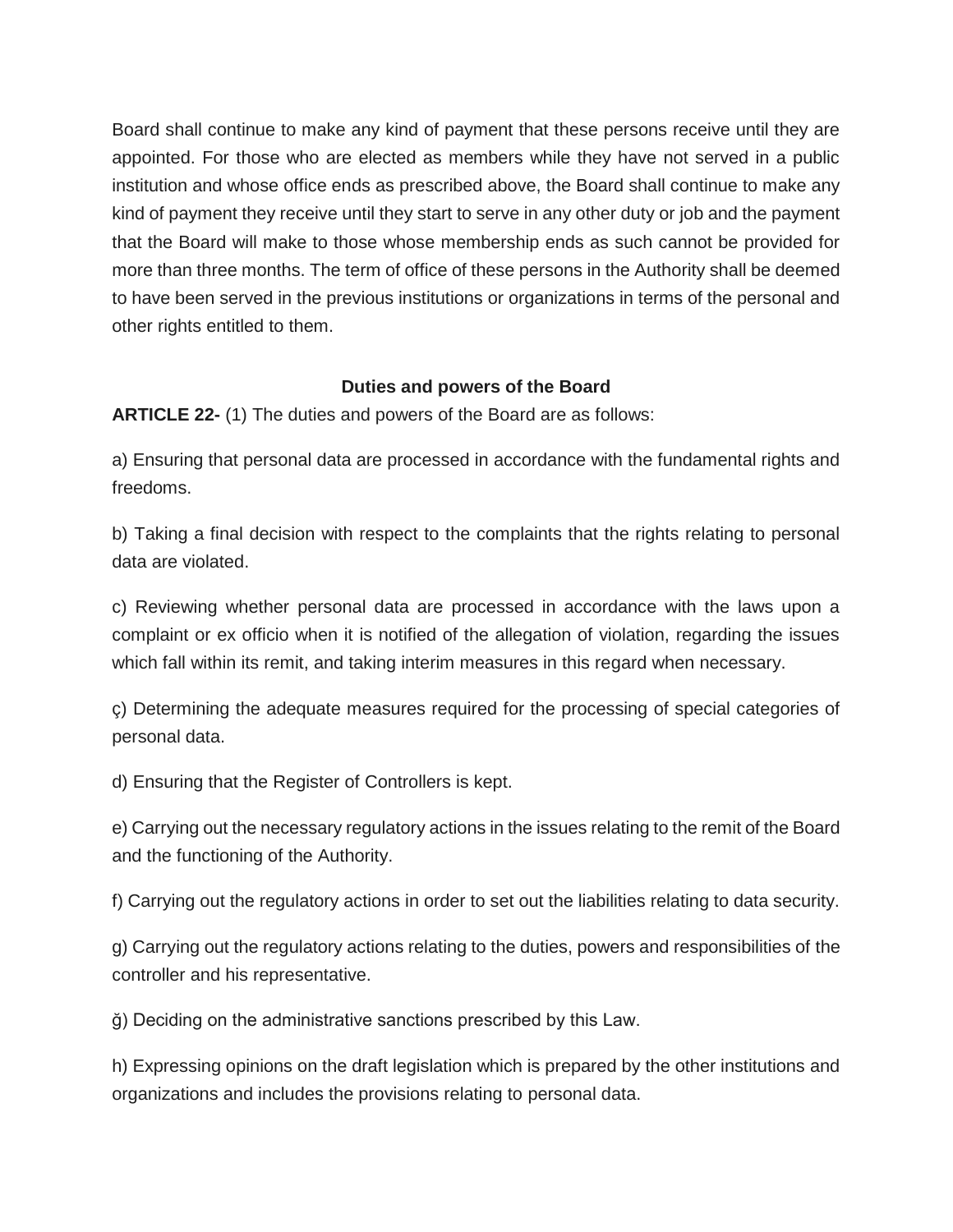ı) Taking a final decision on the strategic plan, determining the objectives and goals, the service quality standards and the performance criteria.

i) Holding meetings and taking a final decision on the budget proposal prepared in accordance with the strategic plan of the Authority and its objectives and goals.

j) Approving and publishing the draft reports prepared with respect to the performance, financial standing, annual activities of the institution and to necessary matters.

k) Discussing and giving a final decision on the proposals regarding the purchase, sales and renting of immovables.

l) Performing the other duties assigned by law.

### **Rules of procedures of the Board**

**ARTICLE 23 -** (1) The President shall set the meeting dates and agenda of the Board. The President can summon the Board for an extraordinary meeting in necessary cases.

(2) The Board shall convene with at least six members including the President and shall take decisions by absolute majority of the total number of members. The members of the Board cannot abstain from voting.

(3) The Board members cannot attend the meetings or voting regarding the matters which concern themselves, their third degree blood relatives and second degree relatives by marriage, their adopted children and their spouses even though the bonds of matrimony between them does not exist any longer.

(4) The Board members cannot impart any secret that they learn with respect to the concerning persons and third persons during their works to anyone other than lawfully competent authorities or use it in favour of themselves.

(5) Minutes shall be written regarding the issues deliberated in the Board. Decisions and, if any, justification of dissenting votes shall be written within fifteen days at the latest following the date of decision. The Board shall announce the decisions to the public if it deems necessary.

(6) The deliberations in the Board meetings shall be kept confidential unless decided otherwise.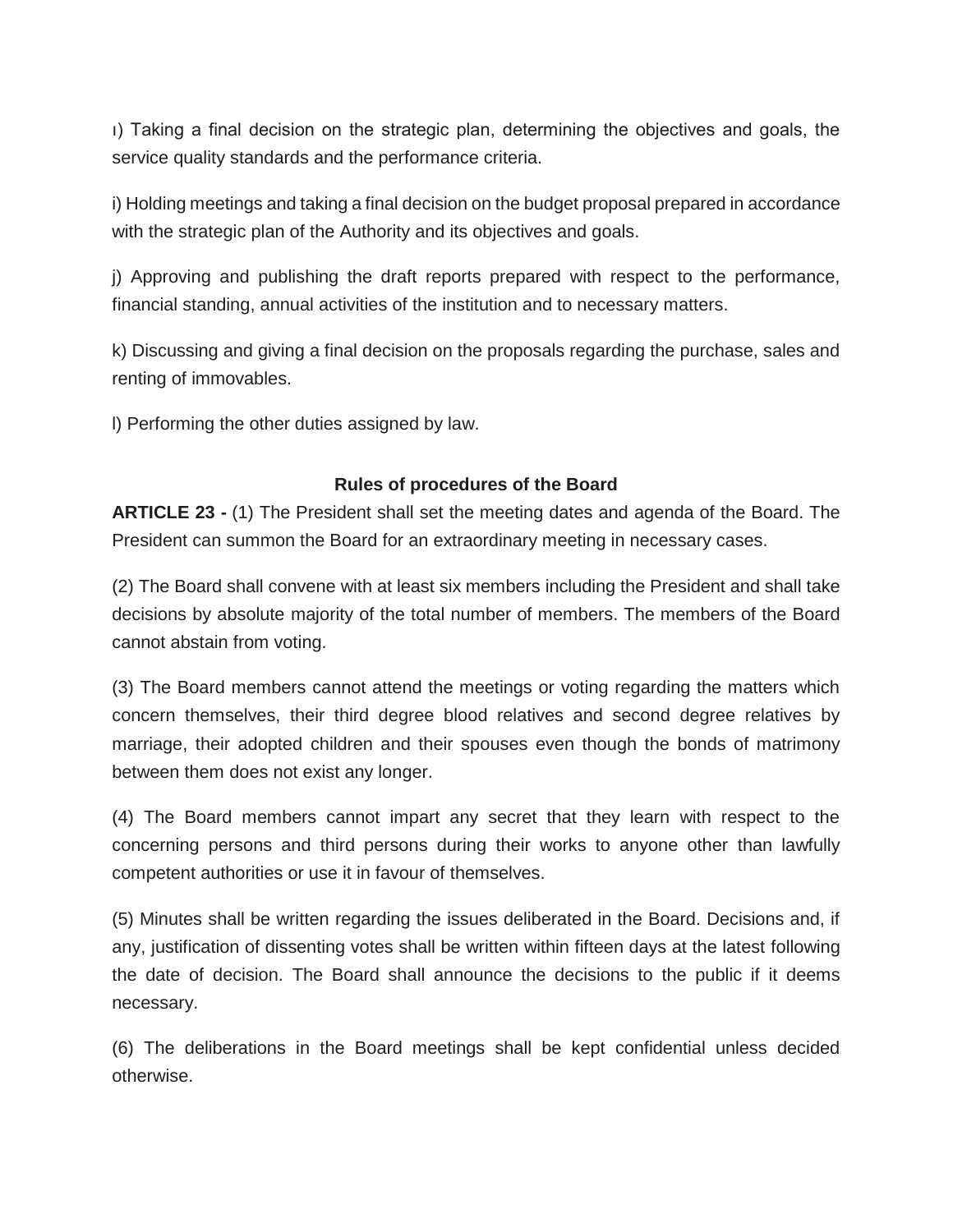(7) The working procedures and principles of the Board, the writing of decisions and other issues shall be regulated under a by-law.

#### **President**

**ARTICLE 24 -** (1) The President shall be the highest official in the Authority in his/her capacity as the President of the Board and Authority and shall arrange, carry out the services of the Authority in accordance with the legislation, the objectives and policies of the Authority, its strategic plan, performance criteria and service quality standards and shall ensure coordination between the service units.

(2) The President shall be responsible for the general management and representation of the Authority. This responsibility shall cover the duties and powers of organizing, carrying out, inspecting, evaluating the works of the Authority and announcing them to the public when necessary.

(3) The duties of the President are as follows:

a) Acting as chairperson in the Board meetings.

b) Ensuring that the Board decisions are notified and some decisions are announced to the public if deemed necessary by the Board and following their implementation.

c) Appointing the Deputy President, heads of departments and the personnel of the Authority.

ç) Giving a final form to the proposals coming from the service units and presenting them to the Board.

d) Ensuring that the strategic plan is implemented, creating the human resources and operation policies.

e) Preparing the annual budget and financial statement of the Authority in accordance with the strategies, annual objectives and goals.

f) Ensuring coordination so that the Board and the service units work conformably, efficiently and in a disciplined and orderly manner.

g) Maintaining the relations of the Authority with the other organizations.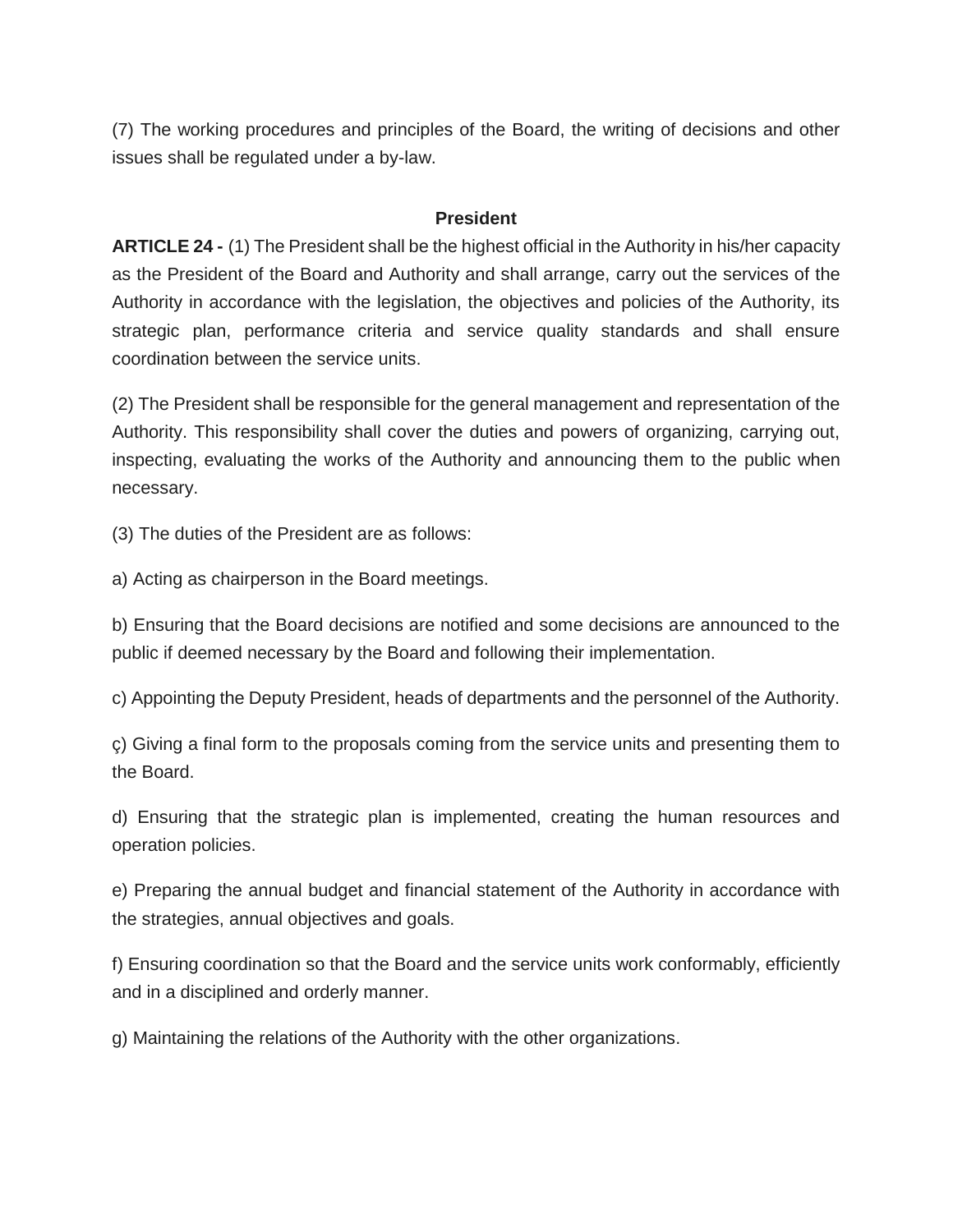ğ) Determining the duties and scope of authority of the competent personnel who are entitled to sign on behalf of the President of the Authority.

h) Performing the other duties related to the management and functioning of the Authority.

(4) The Second President shall act for the President in the absence of the President of the Authority.

### **Establishment and duties of the Presidency**

**ARTICLE 25 -** (1) The Presidency shall be composed of Deputy President and service units. The Presidency shall perform the duties enumerated under the fourth paragraph through the service units organized as departments. The number of departments cannot be more than seven.

(2) A Deputy President shall be appointed to assist the President in his duties under the Authority.

(3) The Deputy President and heads of departments shall be appointed by the President, among the persons who are graduates from at least a four-year higher education institution and who have carried out public service for ten years.

(4) The duties of the Presidency are as follows:

a) Keeping the Register of Controllers.

b) Carrying out the bureau and secretariat actions of the Authority and the Board.

c) Representing the Authority by means of lawyers in the cases which the Authority is party to and in execution proceedings, following the cases or having them followed and conducting legal services.

ç) Carrying out the personnel affairs of the Board members and those who serve in the Authority.

d) Performing the duties assigned by law to the departments of financial services and strategy development.

e) Ensuring that an information system is installed and used in order to conduct the affairs and actions of the Authority.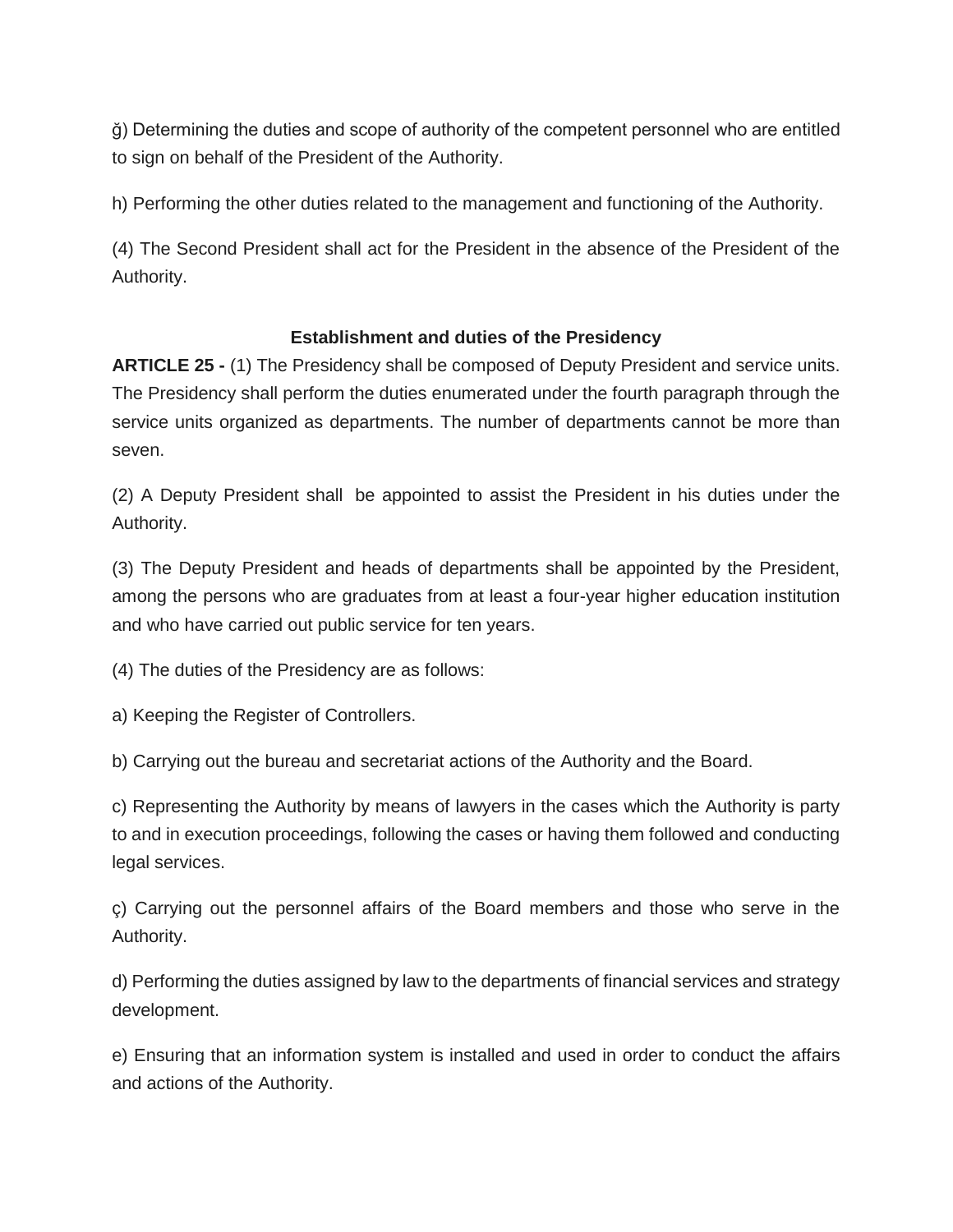f) Preparing and presenting the draft reports regarding the annual activities of the Board and the necessary matters.

g) Preparing the draft strategic plan of the Authority.

ğ) Setting out the personnel policy of the Authority, preparing and implementing the career and training plans of the personnel.

h) Carrying out the appointments, transfers, disciplinary actions, performances, promotions, retirements and similar actions of the personnel.

ı) Setting out the ethical rules to be followed by the personnel and providing necessary training.

i) Carrying out any kind of services such as purchase, sales, renting, maintenance, repairing, construction, archive, health as well as social services and similar services necessitated by the Authority under the Public Financial Management and Control Law No. 5018 dated 10/12/2003.

j) Keeping records of the movables and immovables of the Authority.

k) Performing the other duties assigned by the Board or the President.

(5) The service units and the working procedures and principles of these units shall be regulated by the by-law enacted by the decision of the Council of Ministers upon the proposal of the Authority, in accordance with the scope of authority, duties and powers of the service units stipulated under this Law.

### **Specialists and assistant specialists on Personal Data Protection**

**ARTICLE 26 -** (1) Specialists on Personal Data Protection and Assistant Specialists on Personal Data Protection can be employed in the Authority. The degrees of those who are appointed as Specialists on Personal Data Protection within the framework of the additional article 41 of the Law No. 657 shall be increased for one time only.

#### **Provisions relating to the personnel and their personal rights**

**ARTICLE 27 -** (1) The personnel of the Authority shall be subjected to the Law No. 657, apart from the issues regulated by this Law.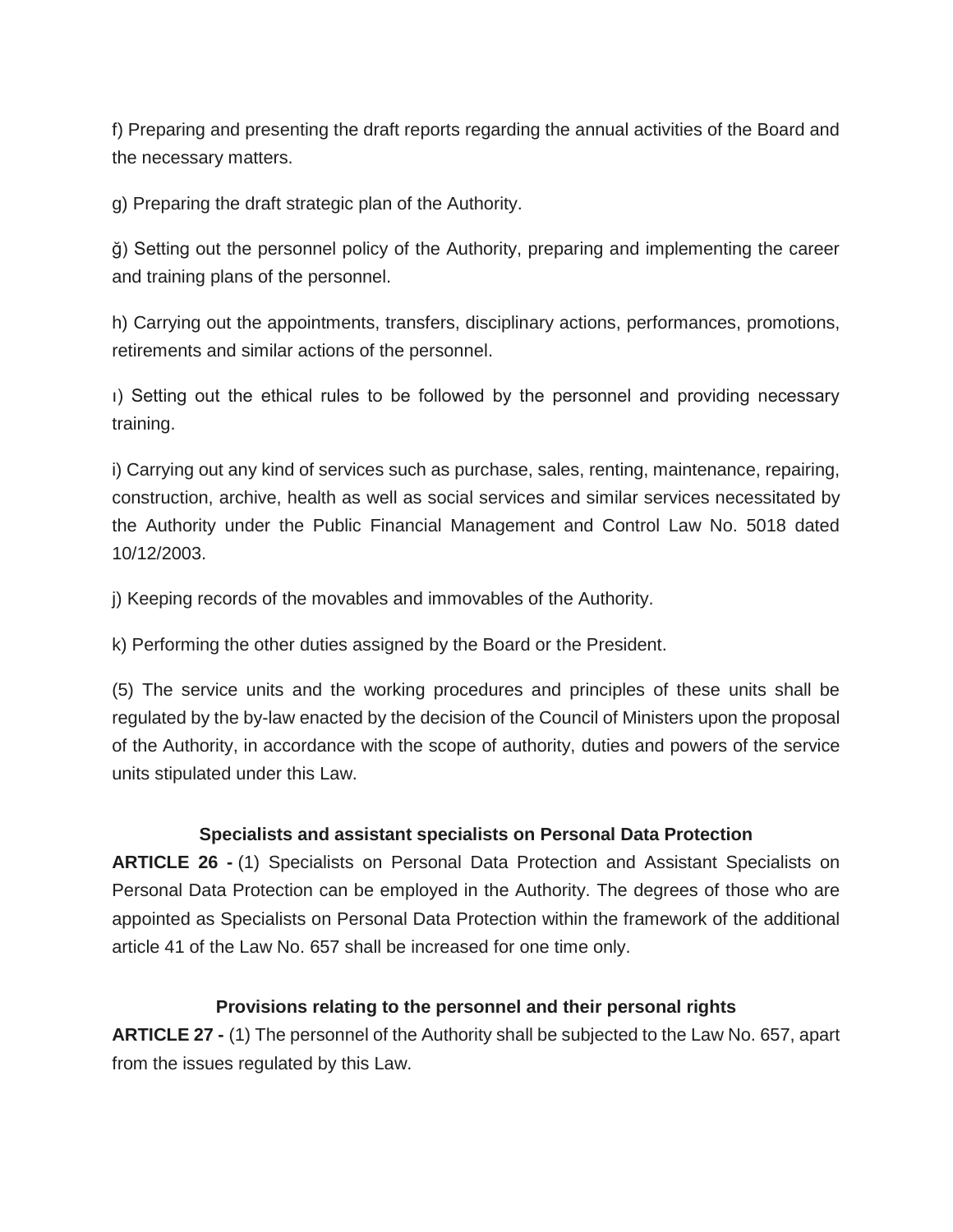(2) The payments shall be made to the president and members of the Board and the personnel of the Authority in the same procedure and principles as the payments made to the exemplified personnel within the scope of the financial and social rights, under the additional article 11 of the Decree Law No. 375 dated 27/6/1989. Those who are not subjected to taxes or another legal deduction from the payments made to the exemplified personnel shall not be subjected to any tax or deduction under this Law.

(3) The president and members of the Board and the personnel of the Authority shall be subjected to the provisions of the subparagraph (c) under the first paragraph of Article 4 of the Law No. 5510 dated 31/5/2006 on Social Security and General Health Insurance. The president and members of the Board and the personnel of the Authority shall be deemed equal to the exemplified personnel in terms of pension rights. The term of office of those whose office expires or those who

request for resignation among those who are appointed as president and members of the Board while they are covered by an insurance policy within the scope of the subparagraph (c) under the first paragraph of Article 4 of the Law No. 5510 shall be taken into account while determining the salaries, degrees and levels as their vested rights. The term of office of those who fall within the scope of the provisional article 4 of the Law No. 5510 during such office shall be evaluated as the period during which the executive compensation and representative compensation should be paid. For those who are appointed as the President and members of the Board while they are insured in the public institutions and organizations, within the scope of the subparagraph (a) of the first paragraph under Article 4 of the Law No. 5510, their discharge from the previous institutions and organizations shall not require any seniority or termination indemnity. The term of office of those who are in this situation for which seniority or termination indemnity should be paid shall be combined with their term of office in the past as the President and member of the Board and this total term shall be considered for the payment of gratuity.

(4) The civil servants and other state officials serving in public agencies under the central administration, social security institutions, local administrations, the agencies under local administrations, local administrative units, institutions with the circulating capital, funds established by law, organizations with public legal personality, organizations with over half the capital which belongs to the public, public economic enterprises and public economic organizations and the partnerships and entities affiliated with them can be temporarily assigned in the Authority provided that their institution pay the salary, allowance, any kind of salary increase and indemnity as well as other financial and social rights and assistance with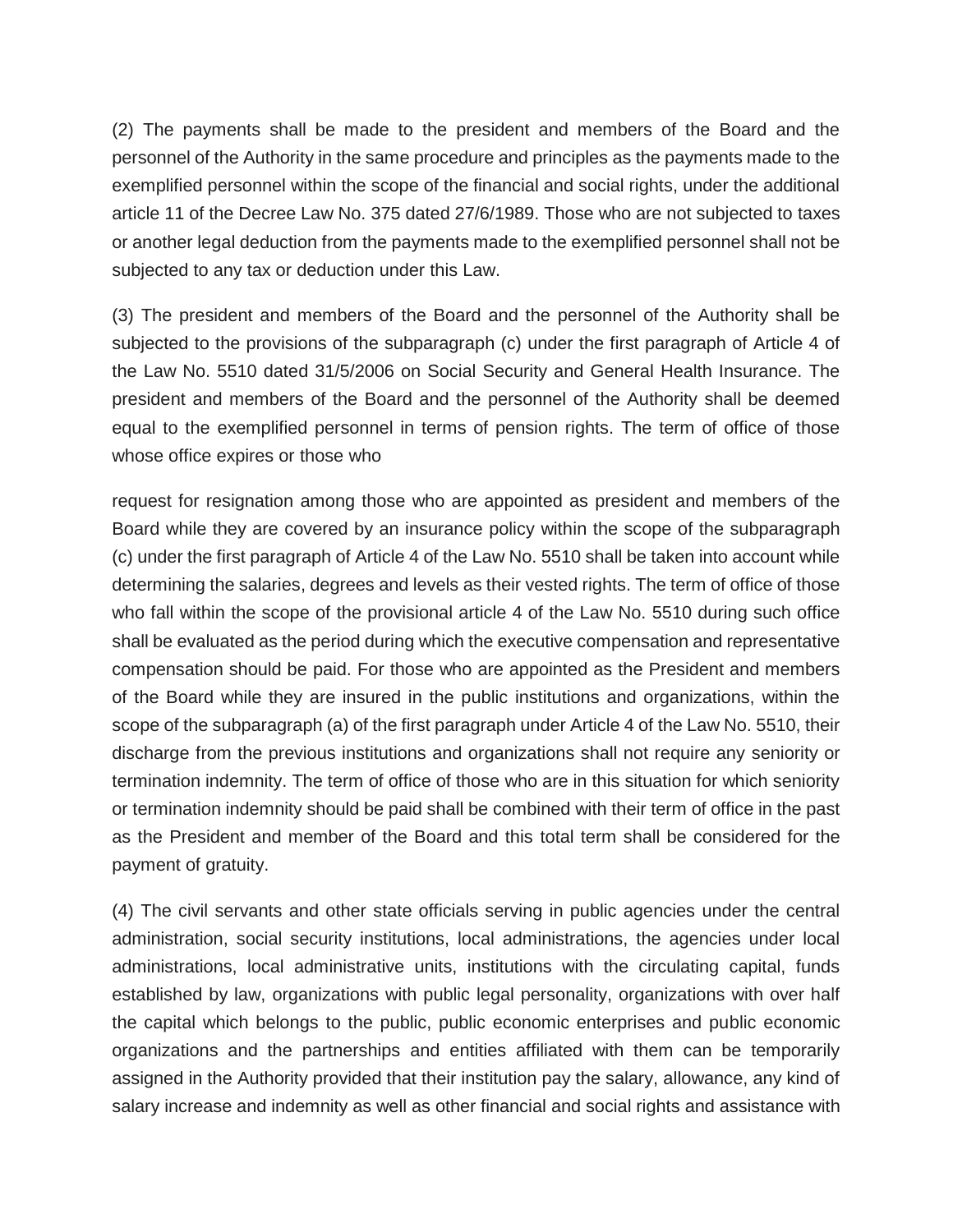the consent of the mentioned institutions. The requests of the Authority on this matter shall be finalized primarily by the relevant institutions and organizations. The personnel who are assigned as such shall be deemed to be on paid leave from their institutions. The civil service, relevance and rights of this personnel shall continue as long as they are on leave and this term shall be taken into account in their promotion and retirement process. Their promotion shall be conducted in time, without necessitating any other action. The term of service of those who are assigned under this article shall be deemed to have served in their own institutions. Those who are assigned as such cannot exceed 10% of the total cadre number of Specialists and Assistant Specialists on Personal Data Protection and the assignment cannot exceed two years. However, this term may be extended for a period of one year if necessary.

(5) The titles and numbers of the personnel to be employed in the Authority are shown on Table (I). Titles or degrees shall be changed, new titles shall be added and vacant positions shall be cancelled upon the decision of the Board, provided that it is limited to the titles listed on the tables annexed to the Decree Law No. 190 dated 13/12/1983 on General Cadre and Procedure, not exceeding the total number of personnel.

# CHAPTER VII MISCELLANEOUS PROVISIONS

### **Exceptions**

**ARTICLE 28** – (1) Provisions of this Law shall not be applied in the following cases:

a) Processing of personal data by natural persons in the course of a purely personal or household activity, provided that obligations relating to data security are complied with and data are not transferred to third parties.

b) Processing of personal data for the purposes of official statistics and, through anonymization, research, planning, statistics and similar.

c) Processing of personal data for the purposes of art, history, and literature or science, or within the scope of freedom of expression, provided that national defence, national security, public safety, public order, economic safety, privacy of personal life or personal rights are not violated.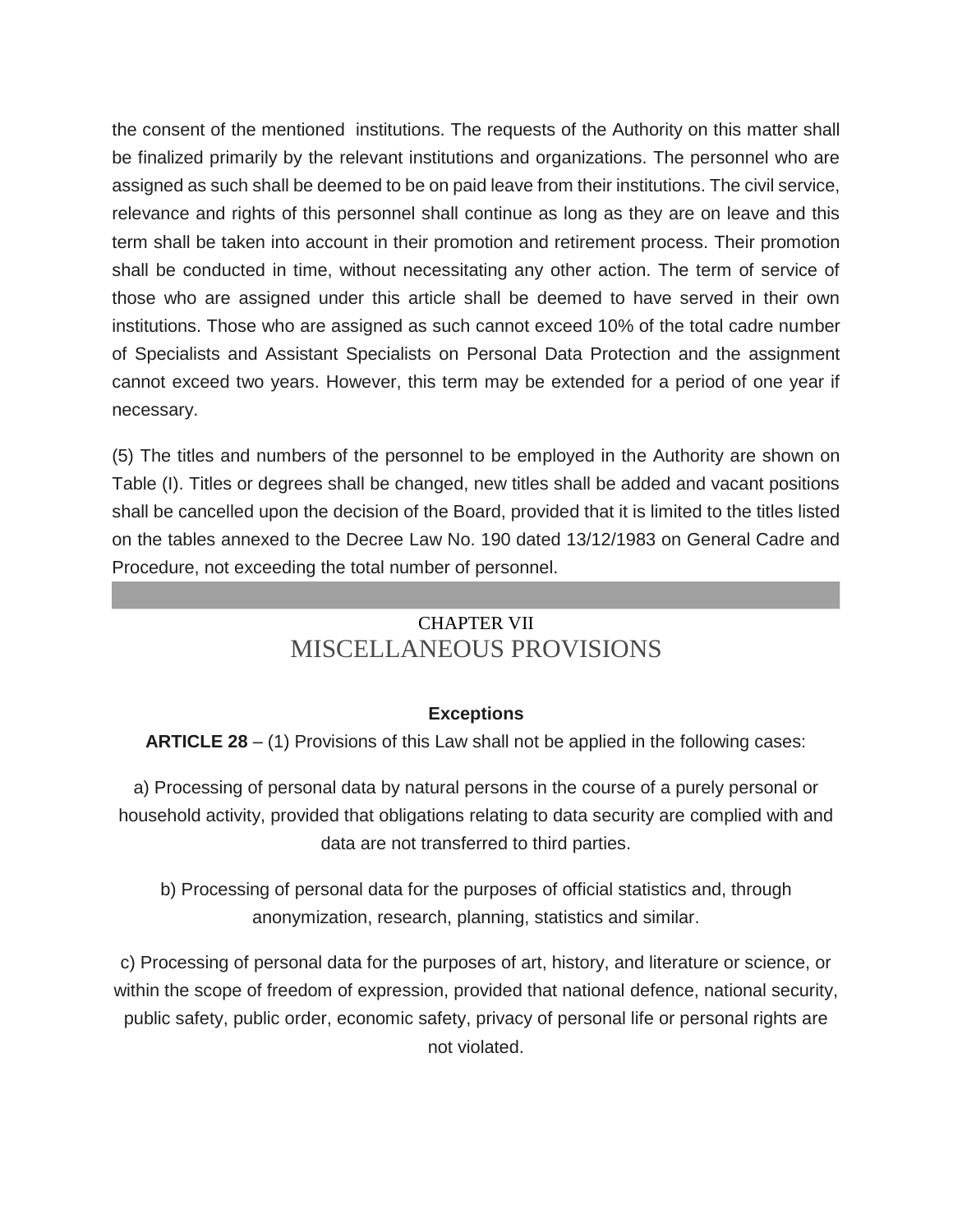ç) Processing of personal data within the scope of preventive, protective and intelligencerelated activities by public institutions and organizations who are assigned and authorized for providing national defence, national security, public safety, public order or economic safety.

d) Processing of personal data by judicial authorities and execution agencies with regard to investigation, prosecution, adjudication or execution procedures.

(2) On the condition of being relevant and proportionate to the purpose and general principles of this Law, article 10 which regulates the obligation of the data controller to inform; except for right to request compensation, article 11 which regulates the rights of the data subject; and article 16 which regulates the obligation to register with the Data Controllers Registry shall not apply in the following cases:

a) Processing of personal data is necessary for prevention of crime or investigation of a crime.

b) Processing of personal data revealed to the public by the data subject herself/himself.

c) Processing of personal data is necessary, deriving from the performance of supervision or regulatory duties, or disciplinary investigation or prosecution by assigned and authorized public institutions and organizations and professional organizations with public institution status.

ç) Processing of personal data is necessary for the protection of economic and financial interests of the state related to budget, tax, and financial matters.

### **Kurumun bütçesi ve gelirleri**

**Madde 29 -** (1) Kurumun bütçesi, 5018 sayılı Kanunda belirlenen usul ve esaslara göre hazırlanır ve kabul edilir.

- (2) Kurumun gelirleri şunlardır:
- a) Genel bütçeden yapılacak hazine yardımları.
- b) Kuruma ait taşınır ve taşınmazlardan elde edilen gelirler.
- c) Alınan bağış ve yardımlar.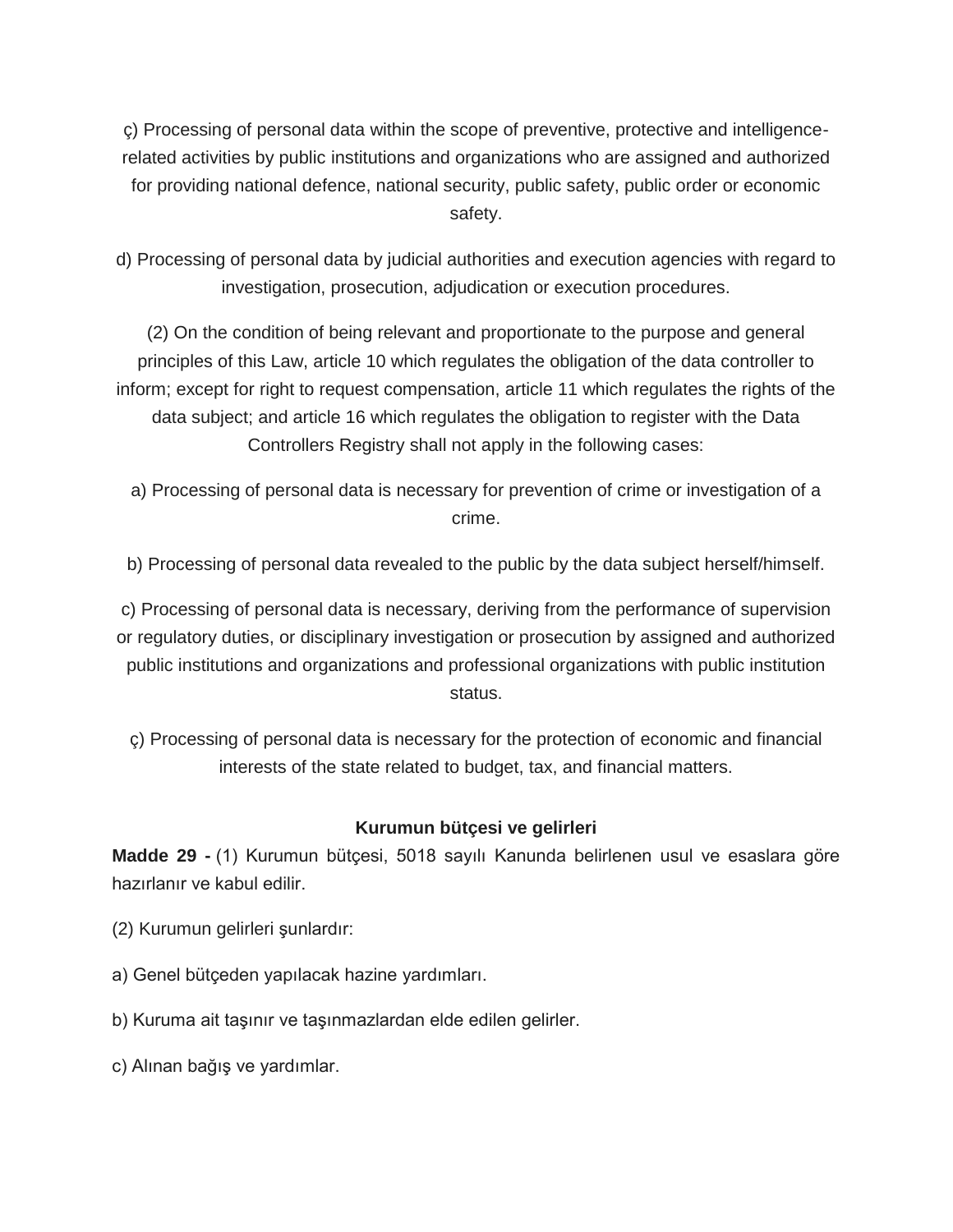ç) Gelirlerinin değerlendirilmesinden elde edilen gelirler.

d) Diğer gelirler.

## **Değiştirilen ve eklenen hükümler**

**Madde 30 -** (1) (10/12/2003 tarihli ve 5018 sayılı Kanun ile ilgili olup yerine işlenmiştir.)

(2) ila (5) - (26/9/2004 tarihli ve 5237 sayılı Kanun ile ilgili olup yerine işlenmiştir.)

(6) (7/5/1987 tarihli ve 3359 sayılı Sağlık Hizmetleri Temel Kanunu ile ilgili olup yerine işlenmiştir.)

(7) (11/10/2011 tarihli ve 663 sayılı Sağlık Bakanlığı ve Bağlı Kuruluşlarının Teşkilat ve Görevleri Hakkında Kanun Hükmünde Kararname ile ilgili olup yerine işlenmiştir.)

# **Regulation**

**ARTICLE 31** – (1) Regulations related to the application of this Law shall be brought into force by the Authority.

### **Transitional Provisions**

**TEMPORARY ARTICLE 1** – (1) Within six months following publication of this Law, the members of the Board shall be elected in accordance with the procedure set forth under article 21 and the Presidency organisation shall be constituted.

(2) Data controllers are obligated to register with the Data Controllers Registry within the term designated and announced by the Board.

(3) Personal data that is processed before the date of publication of this Law shall be rendered compliant within two years following the date of publication of this Law. Personal data that is determined to be contrary to the provisions of this Law shall be immediately deleted, destroyed, or anonymised. However, the consents that are lawfully obtained before the date of publication of this Law shall be deemed lawful in terms of this Law<sup>8</sup>, provided that no declaration of intention to the contrary is made within one year.

(4) The regulations prescribed in this Law shall be brought into force within one year following the date of publication of this Law.